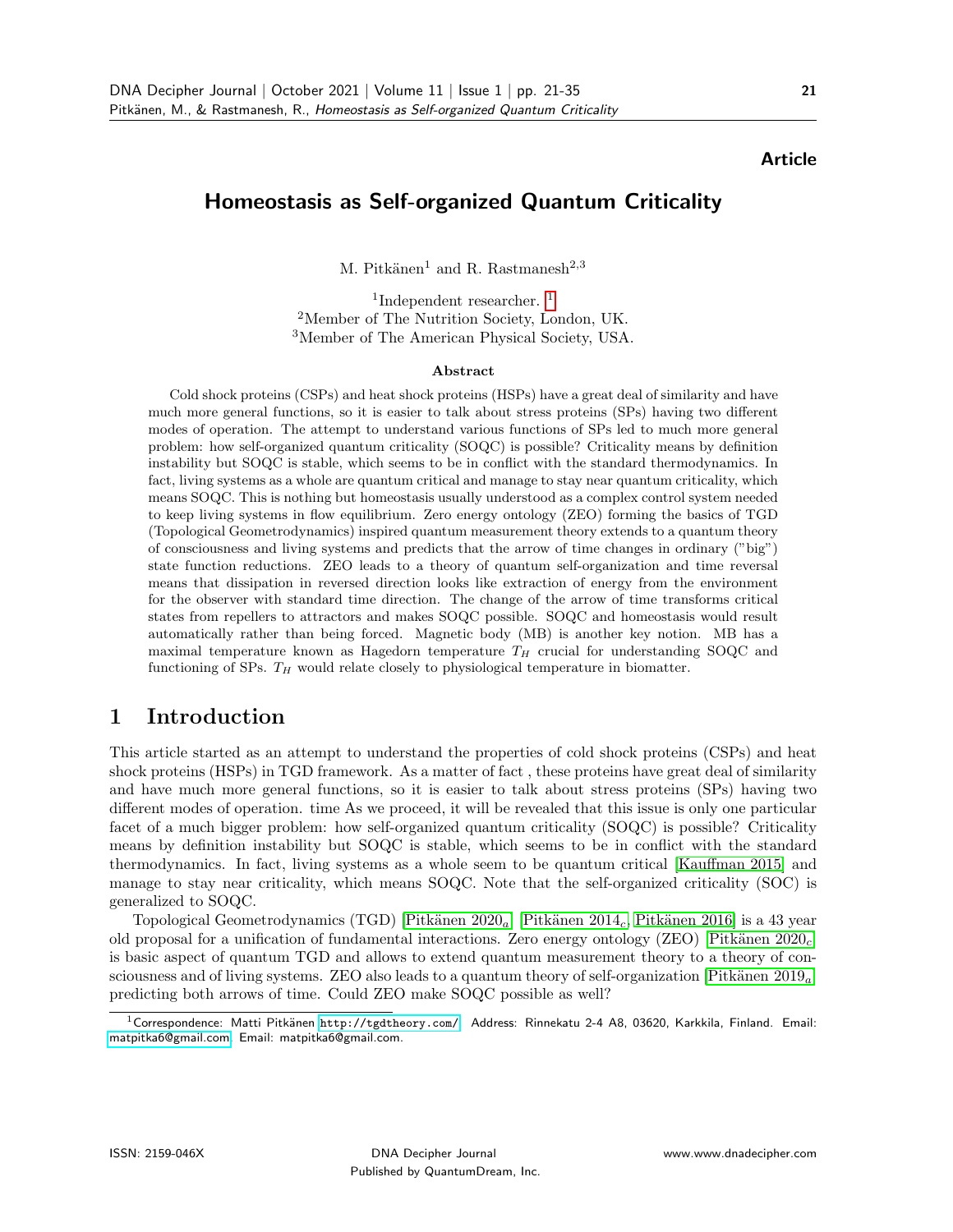### 1.1 Summary of the basic properties of CSPs and HSPs

Let's consider a summary of CSPs and HSPs or briefly SPs.

1. There is a large variety of cold shock proteins (CSP) and heat shock proteins (HSPs). CSPs and HSPs are essentially the same proteins and labelled by HSPX, where X denotes the molecular weight of the protein in kDaltons. The value range of X includes the values  $\{22, 60, 70, 90, 104, 110\}$  and HSPs are classified into 6 families: small HSPs, HSPX,  $X \in \{40, 60, 70, 90, 110\}$ . At least HSP70 [\[Wikipedia](#page-17-1)<sub>e</sub>] and HSP90 [Wikipedia<sub>f</sub>] have ATPase at their end whereas HSP60 has ATP binding site [\[Wikipedia](#page-17-2)<sub>d</sub>]. CSPs and HSPs consist of about  $10^3 - 10^4$  amino acids so that X varies by one order of magnitude.

Their lengths in the un-folded active configuration are below 1 micrometer. CSPs/HSPs [\[Wikipedia](#page-17-3)<sub>c</sub>, [Wikipedia](#page-17-4)<sub>b</sub>, [Nuray and Ferhan 2001,](#page-15-1) [Szaz et al 2003\]](#page-17-5) are expressed when the temperature of the organism is reduced /increased from the physiological temperature. CSPs possess cold-shock domains [\[Wikipedia](#page-17-6)a] consisting of about 70-80 amino-acids thought to be crucial for their function. Part of the domain is similar to the so called RNP-1 RNA-binding motif. In fact, it has turned that CSP and HSP are essentially the same object and stress protein (SP) is a more appropriate term.

Wikipedia article about cold shock domain  $[\text{Wikipedia}_a]$  mentions Escherichia Coli as an example. When the temperature is reduced from 37  $\degree$ C to 10  $\degree$ C, there is 4-5 hours lag phase after which growth is resumed at a reduced rate. During lag phase expression of around 13 proteins containing cold shock domains is increased 2-10 fold. CSPs are thought to help the cell to survive in temperatures lower than optimum growth temperature, by contrast with HSPs, which help the cell to survive in temperatures greater than the optimum, possibly by condensation of the chromosome and organization of the prokaryotic nucleoid. What is the mechanism behinds SP property is the main question.

2. SPs have a multitude of functions involved with the regulation, maintenance and healing of the system [\[Petrauskas et al 2011,](#page-15-2) [Kellner et al 2019,](#page-15-3) [Feidantsis et al 2019,](#page-14-0) [Biter et al 2013,](#page-14-1) [Szaz et al 2003\]](#page-17-5). They appear in stress situations like starvation, exposure to cold or heat or to UV light, during wound healing or tissue remodeling, and during the development of the embryo. SPs can act as chaperones [\[Kellner et al 2019\]](#page-15-3) and as ATPAses [\[Fouvet et al 2018,](#page-15-4) [Christopher et al\]](#page-14-2).

SPs facilitate translation, and protein folding in these situations, which suggests that they are able to induce local heating/cooling of the molecules involved in these processes. CSPs could be considered like ovens and HSPs like coolants; systems with very large heat capacity acting as a heat bath and therefore able to perform temperature control. SPs serve as kind of molecular blacksmiths - or technical staff - stabilizing new proteins to facilitate correct folding and helping to refold damaged proteins. The blacksmith analogy suggests that this involves a local "melting" of proteins making it possible to modify them.

What "melting" could mean in this context? One can distinguish between denaturation in which the folding ability is not lost and melting in which it is lost. Either local denaturation or even melting would be involved depending on how large the temperature increase is. In a aqueous environment the melting of water surrounding the protein as splitting of hydrogen bonds is also involved. One could also speak also about local unfolding of protein.

- 3. There is evidence for large change  $\Delta C_p$  of heat capacity  $C_p$  ( $C_p = dE/dT$  for pressure changing feed of heat energy) for formation ion nucleotide-CSP fusion [\[Christopher et al\]](#page-14-2). This could be due to the high  $C_p$  of CSP. The value of heat capacity of SPs could be large only in vivo, not in vitro.
- 4. HSPs can appear even in hyper-thermophiles living in very hot places. This suggests that CSPs and HSPs are basically identical - more or less - but operate in different modes. CSPs must be able to extract metabolic energy and they indeed act as ATPases. HSPs must be able to extract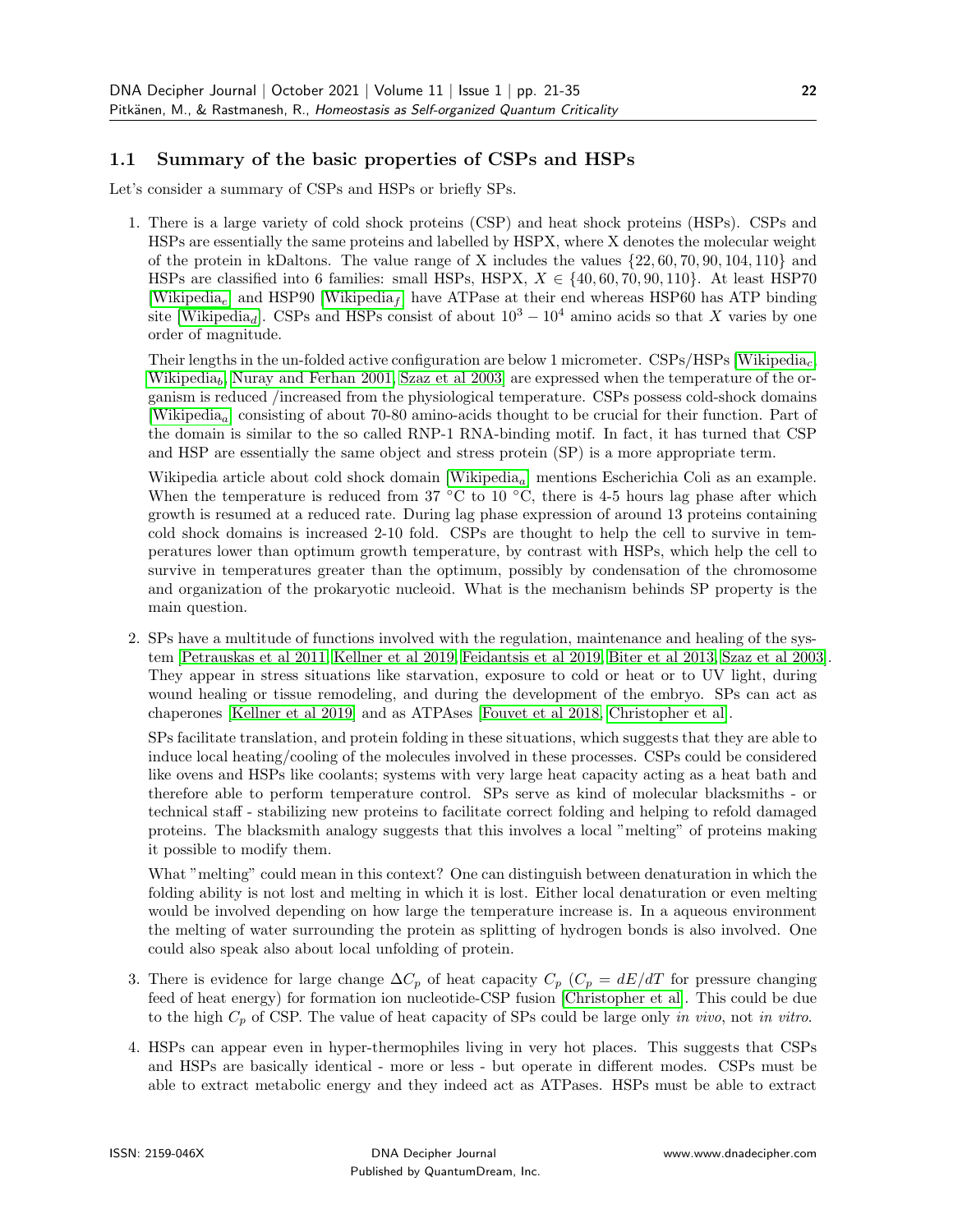thermal energy. If they are able to change their arrow of time as ZEO suggests, they can do this by dissipating with a reversed arrow of time.

To elucidate the topic from other angles, the following key questions should be answered:

- 1. Are CSPs and HSPs essentially identical?
- 2. Can one assign to SPs a high heat capacity (HHC) possibly explaining their ability to regulate temperature by acting as a heat bath? One can also ask whether HHC is present only in vivo that is in a aqueous environment and whether it is present only in the unfolded configuration of HP?

#### 1.2 The notion of quantum criticality

The basic postulate of quantum TGD is that the TGD Universe is quantum critical [Pitkänen  $2014<sub>c</sub>$ , Pitkänen 2016] [Pitkänen 2015<sub>a</sub>, Pitkänen 2015<sub>c</sub>]. There is only a single parameter, Kähler coupling strength  $\alpha_K$  mathematically analogous to a temperature and theory is unique by requiring that it is analogous to critical temperature. K¨ahler coupling strength has discrete spectrum labelled by the parameters of the extensions of rationals. Discrete p-adic coupling constant evolution replacing continuous coupling constant evolution is one aspect of quantum criticality.

What does quantum criticality mean?

- 1. Quite generally, critical states define higher-dimensional surfaces in the space of states labelled for instance by thermo-dynamical parameters like temperature, pressure, volume, and chemical potentials. Critical lines in the (P,T) plane is one example. Bringing in more variables one gets critical 2-surfaces, 3-surfaces, etc. For instance, in Thom's catastrophe theory [\[Zeeman 1977\]](#page-17-7) cusp catastrophe corresponds to a V -shaped line, whose vertex is a critical point whereas butterflly catasrophe to 2-D critical surface. In thermodynamics the presence of additional thermodynamical variables like magnetization besides P and T leads to higher-dimensional critical surfaces.
- 2. There is a hierarchy of criticalities: there are criticalities inside criticalities. Critical point is the highest form of criticality for finite-D systems. Triple point, for instance, for water in which one cannot tell whether the phase is solid, liquid or gas. This applies completely generally irrespective of whether the system is a thermo-dynamical or quantal system. Also the catastrophe theory of Thom gives the same picture [\[Zeeman 1977\]](#page-17-7). The catastrophe graphs available in the Wikipedia article illustrate the situation for lower-dimensional catastrophes.
- 3. In TGD framework finite measurement resolution implies that the number of degrees of freedom (DFs) is effectively finite. Quantum criticality with finite measurement resolution is realized as an infinite number of hierarchies of inclusions of extensions of rationals. They correspond to inclusion hierarchies of hyperfinite factors of type  $II_1$  (HFFs). The included HFF defines the DFs remaining below measurement resolution and it is possible to assign to the detected DFs dynamical symmetry groups, which are finite-dimensional. The symmetry group in never reachable ideal measurement resolution is infinite-D super-symplectic group of isometries of "world of classical worlds" (WCW) consisting of preferred extremals of Kähler action as analogs of Bohr orbits. Super-symplectic group extends the symmetries of superstring models [Pitkänen 2014<sub>c</sub>] [Pitkänen 2010<sub>b</sub>, Pitkänen 2010<sub>a</sub>, Pitkänen 2015 $_b$ , Pitkänen 2019 $_b$ ].
- 4. Criticality in living systems is a special case of criticality and as the work of Kauffman [\[Kauffman 2015\]](#page-15-0) suggests - of quantum crticality as well. Living matter as we know, it most probably corresponds to extremely high level of criticality so that very many variables are nearly critical, not only temperature but also pressure. This relates directly to the high value of  $h_{eff}$  serving as IQ. The higher the value of  $h_{eff}$ , the higher the complexity of the system, and the larger the fluctuations and the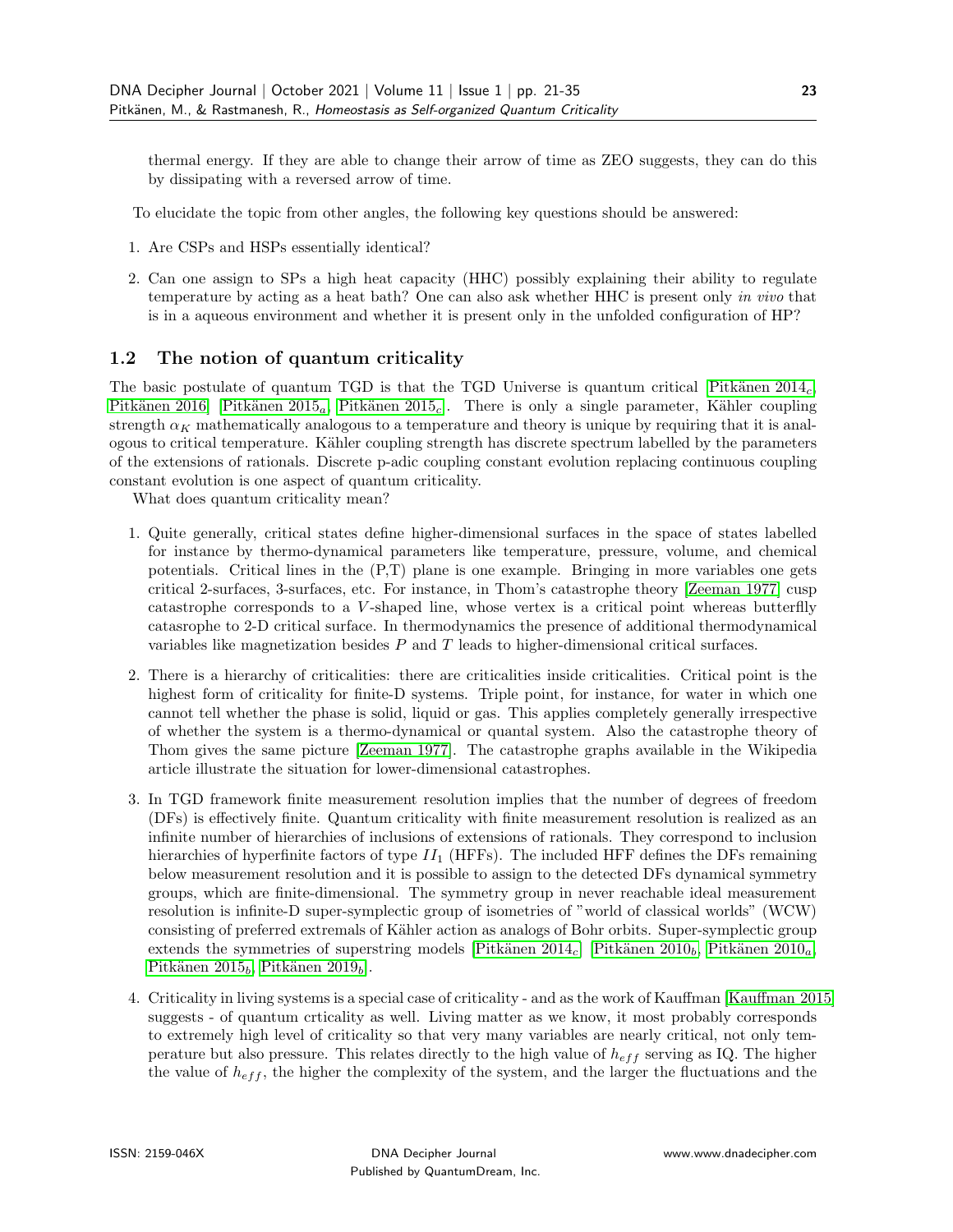scale of quantum coherence. There is a fractal hierarchy of increasingly quantum critical systems labelled by a hierarchy of increasing scales (also time scales).

In ZEO classical physics is an exact part of quantum physics and quantum physics prevails in all scales. ZEO makes discontinuous macroscopic BSFRs to look like smooth deterministic time evolutions for the external observer with opposite arrow of time so that the illusion that physics is classical in long length scales is created.

Number theoretical physics or adelic physics [Pitkänen  $2017<sub>a</sub>$ ] is the cornerstone of TGD inspired theory of cognition and living matter and makes powerful predictions.

p-Adic length scale hypothesis deserves to be mentioned as an example of prediction since it has direct relevance for SPs.

- 1. p-Adic length scale hypothesis predicts that preferred p-adic length scales correspond to primes  $p \simeq 2^k$ :  $L(k) = 2^{(k-151)/2}L(151)$ ,  $L(151) \simeq 10$  nm, thickness of neuronal membrane and a scale often appearing molecular biology.
- 2. TGD predicts 4 especially interesting p-adic length scales in the range 10 nm-  $25 \mu$ . One could speak of a number theoretical miracle. They correspond to Gaussian Mersenne primes  $M_{G,k} = (1+i)^{k-1}$ with prime  $k \in \{151, 157, 163, 167\}$  and could define fundamental scales related with DNA coiling for instance.
- 3. The p-adic length scale  $L(k = 167) = 2^{(167-151)/2}L(151) = 2.5 \mu$  m so that SPs could correspond to  $k \in \{165, 167, 169\}$ .  $L(167)$  corresponds to the largest Gaussian Mersenne in the above series of 4 Gaussian Mersennes and to the size of cell nucleus. The size scale of a cold shock domain in turn corresponds to  $L(157)$ , also associated with Gaussian Mersenne. Note that the wavelength defined by  $L(167)$  corresponds rather precisely to the metabolic currency .5 eV.
- 4. HSPX,  $X \in \{60, 70, 90\}$  corresponds to a mass of X kDaltons (Dalton corresponds to proton mass). From the average mass 110 Dalton of amino acid and length of 1 nm one deduces that the straight HSP60, HSP70, and HSP90 have lengths about .55  $\mu$ m, .64  $\mu$ , and .8  $\mu$ m. The proportionality of the protein mass to length suggests that the energy scale assignable to HSPX is proportional to X. (HSP60, HSP70, HSP90) would have energy scales (2.27, 1.95,1.5 eV) for  $h_{eff} = h$  naturally assignable to biomolecules. The lower boundary of visible photon energies is a 1.7 eV.

**Remark:** One has  $h = h_{eff} = nh_0$  for  $n = 6$ . What if one assumes  $n = 2$  giving  $h_{eff} = h/3$  for which the observations of Randel Mills [\[Mills et al 2003\]](#page-15-7) give support [Pitkänen  $2017<sub>b</sub>$ ]? This scales down the energy scales by factor  $1/3$  to  $(.77, .65, 0.5)$  eV not far from the nominal value of metabolic energy currency of about .5 eV.

There are strong motivations to assign to HSPs the thermal energy  $E = T = .031$  eV at physiological temperature: this is not the energy  $E_{max} = .084$  eV at the maximum of the energy distribution, which is by a factor  $2.82$  higher than E. The energies above are however larger by more than one order of magnitude. This scale should be assigned with the MBs of SPs.

5. The wavelengths assignable to HSPs correspond to the "notes" represented by dark photon frequencies. There is an amusing co-incidence suggesting a connection with the model of bio-harmony [Pitkänen 2014<sub>a</sub>, Pitkänen 2014<sub>b</sub>]: the ratios of energy scales of HSP60 and HSP70 to the HSP90 energy are 3/2 and 1.3, respectively. If HSP90 corresponds to note C, HSP60 corresponds to G and HSP70 to note E with ratio 1.33. This gives C major chord in a reasonable approximation! Probably this is an accident. Note also that the weights X of HSPXs are only nominal values.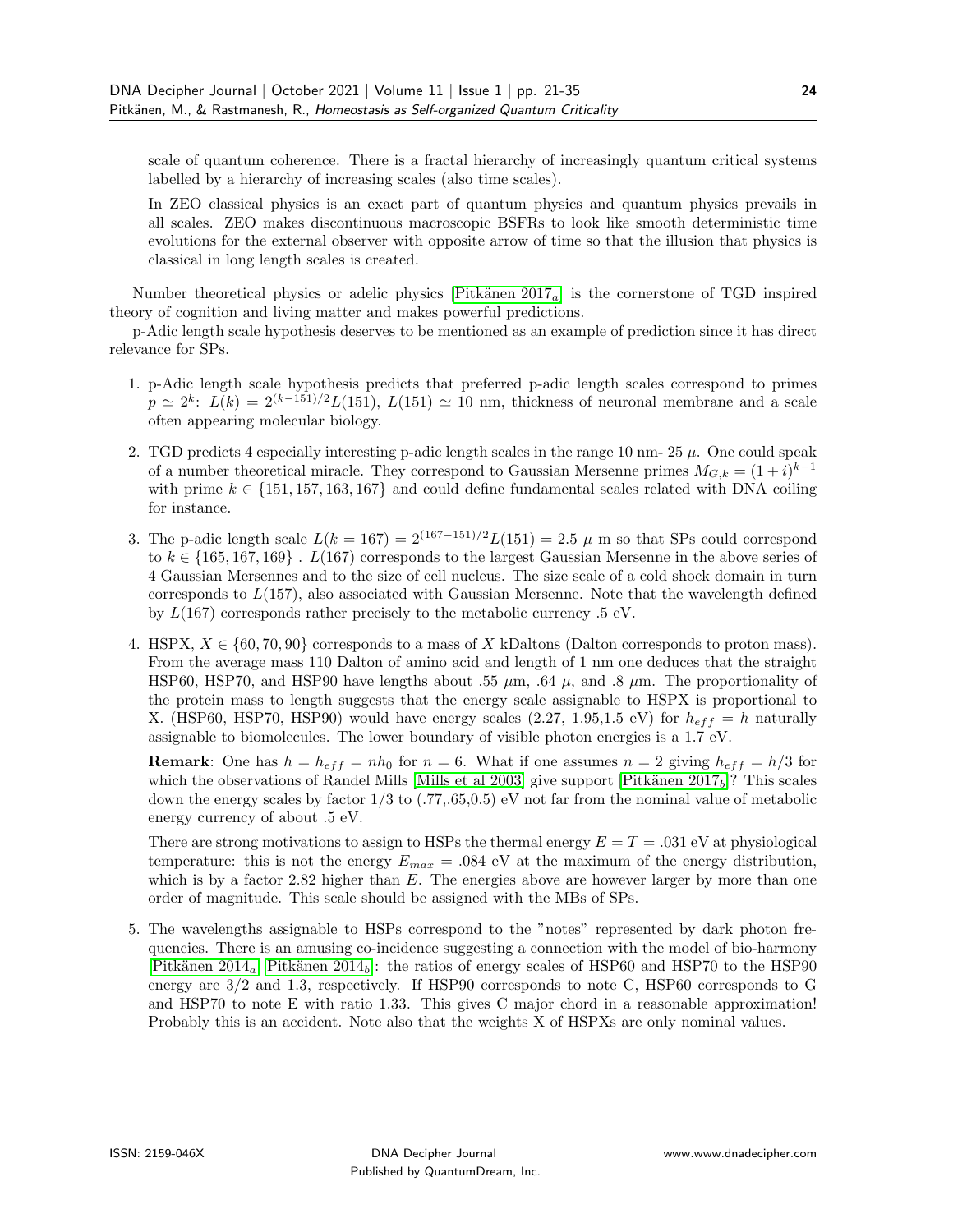#### 1.3 Hagedorn temperature, HHC, and self-organized quantum criticality (SOC)

Self-organized criticality (SOC) is an empirically verified notion. For instance, sand piles are SOQC systems. The paradoxical property of SOQC is that although criticality suggests instability, these systems stay around criticality. In standard physics SOQC is not well-understood. TGD based model for SOQC involves two basic elements: ZEO and Hagedorn temperature.

- 1. ZEO predicts that quantum coherence is possible in all scales due to the hierarchy of effective Planck constants predicted by adelic physics. "Big" (ordinary) state function reductions (BSFRs) change the arrow of time [Pitkänen 2020<sub>c</sub>]. Dissipation in reversed arrow of time looks like generation of order and structures instead of their decay - that is self-organization. Hence SOQC could be made possible by the instability of quantum critical systems in non-standard time direction. The system paradoxically attracted by the critical manifold in standard time direction would be repelled from it in an opposite time direction as criticality indeed requires.
- 2. Surfaces are systems with infinite number of DFs. Strings satisfy this condition as also magnetic flux tubes idealizable as strings in reasonable approximation. The number of DFs is infinite and this implies that when one heats this kind of system, the temperature grows slowly since heat energy excites new DFs. The system's maximum temperature is known as Hagedorn temperature and it depends on string tension for strings.

In the TGD framework, magnetic flux tubes can be approximated as strings characterized by a string tension decreasing in long p-adic length scales. This implies a very high value of heat capacity since very small change of temperature implies very large flow of energy between the system and environment.

 $T_H$  could be a general property of MB in all scales (this does not yet imply SOQC property). An entire hierarchy of Hagedorn temperatures determined by the string tension of the flux tube, and naturally identifiable as critical temperatures is predicted. The temperature is equal to the thermal energy of massless excitations such as photons emitted by the flux tube modellable as a black body.

**Remark:** If the condition  $h_{eff} = h_{gr}$  [Pitkänen 2018], where  $h_{gr}$  is gravitational Planck constant introduced originally by Nottale [\[Nottale an Da Rocha 2003\]](#page-15-8), holds true, the cyclotron energies of the dark photons do not depend on  $h_{eff}$ , which makes them an ideal tool of quantum control.

Hagedorn temperature would make them SOQC systems by temperature regulation if CSP type systems are present they can serve as ovens by liberating heat energy and force the local temperature of environment to their own temperature near  $T_H$ . Their own temperature is reduced very little in the process. These systems can also act as HSP/CSP type systems by extracting heat energy from/providing it to the environment and in this manner reduce/increase the local temperature. System would be able to regulate its temperature.

A natural hypothesis is that  $T_H$  corresponds to quantum critical temperature and in living matter to the physiological temperature. The ability to regulate the local temperature so that it stays near  $T_H$  has interpretation as self-organized (quantum) criticality (SOC). In the TGD framework these notions are more or less equivalent since classical physics is an exact part of quantum physics and BSFRs create the illusion that the Universe is classical in long (actually all!) scales.

Homeostasis is a basic aspect of living systems. System tends to preserve its flow equilibrium and opposes the attempts to modify it. Homeostasis involves complex many-levels field back circuits involving excitatory and inhibitory elements. If living systems are indeed quantum critical systems, homeostasis could more or less reduce to SOQC as a basic property of the TGD Universe.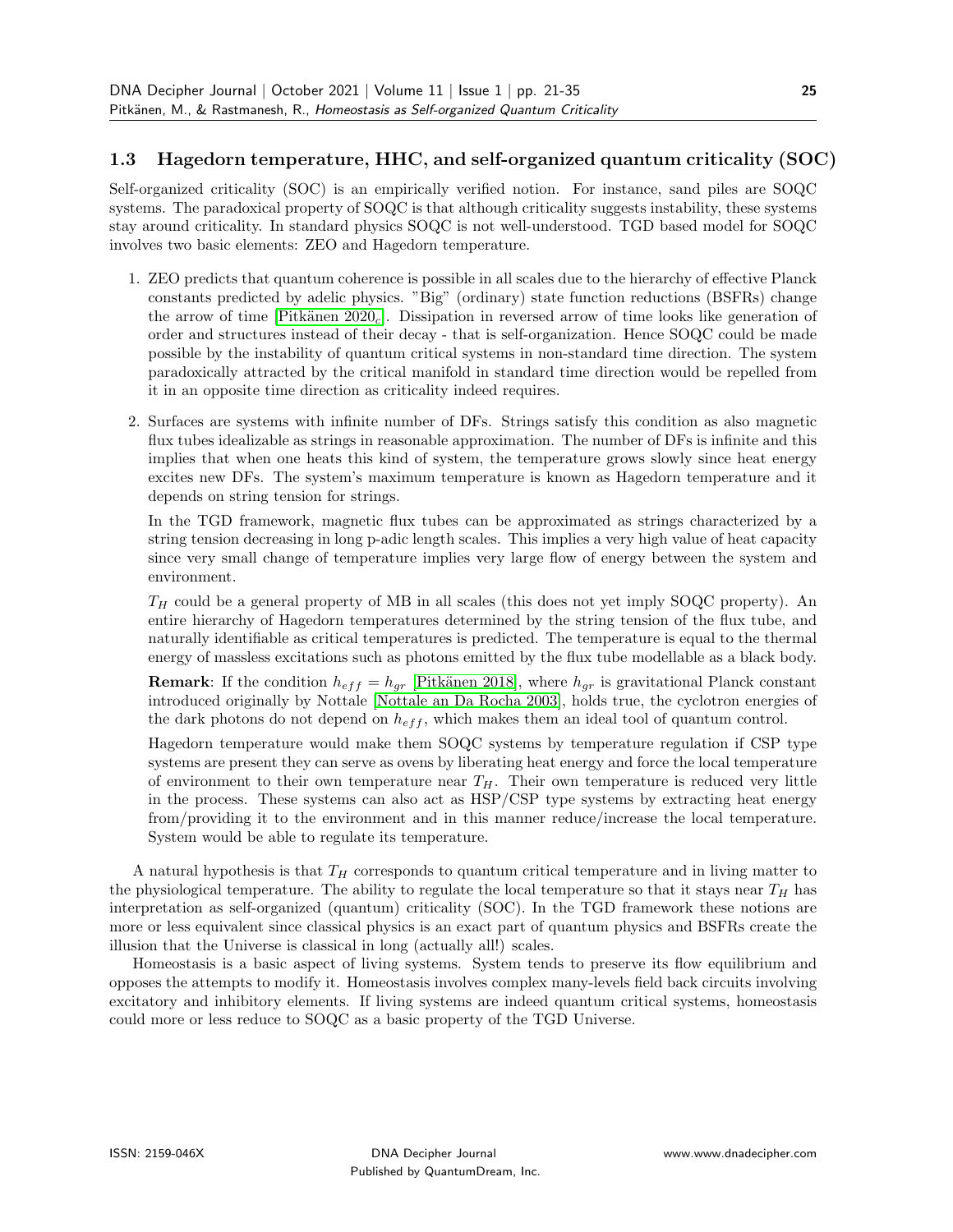# 2 The basic ideas about SPs

The TGD based model for SPs relies on the notion of MB carrying dark matter as  $h_{eff} > h$  phases and the notions of heat transfer and heat capacity. The basic idea is that at least in aqueous environment the MBs of biomolecules in general have a large number of DFs and act as heat reservoirs with a stable temperature near a Hagedorn temperature. MBs of SPs have also high heat transfer rates between the thermal environment of the ordinary matter. ZEO - in particular time reversal - makes it possible to realize thermal regulation in terms of SOQC. On the other hand, information carrying biomolecules cannot have high heat transfer rate with environment.

#### 2.1 Conditions on the heat transfer rates between the systems involved

To avoid lengthy explanations, it is appropriate to introduce some shorthand notations. Denote by  $j_H(X - Y)$  heat transfer rate between systems X and Y. Denote by E. Denote BB(X) the biological body of system X. X can denote the ordinary biomolecule (DNA,RNA,protein) denoted by BM or stress protein SP.

There are several conditions on the model explaining the HHC

1.  $j_H(MB(SP) - E)$  should be high so that the MB of SP can rapidly adapt to temperature changes and extract thermal energy from the environment and act as an oven or a coolant.  $j_H(MB(SP) - BM$ should be high so that CSPs could rapidly warm up BMs for processes like translation, transcription and folding.

 $j_H(MB(SP) - BM$  can be also high if heat transfer occurs indirectly via  $MB(BM)$ . This requires that both  $j_H(MB(BM) – BM$  and  $j_H(MB(SP) – MB(BM)$  are high. However, the large value of  $j_H(MB(BM) - BM$  implies that BMs can take care of temperature regulation without the help of SPs. Hence this option does not seem to be consistent with empirical facts. Hence  $j_H(MB(BM) -$ BM must be low.

There is also a deeper rational for this. The MBs of ordinary bio-molecules must carry information and cannot be thermalized so that the energy transfer rate between them and their BB and between them and the environment must be low.

2. In CSP mode the MBs of SPs should actively extract energy from fats. The BMs should extract thermal energy from MBs of SPs. In HSP mode MBs of SPs at temperature than that of the local thermal environment (including BMs) should cool it by absorbing thermal energy from it.

The following table summarizes the constraints on the symmetric matrix of heat transfer rates  $j_H(A, B)$  for various combinations of subsystems X and Y. The shorthand notations are  $(SP, BM, E)$ for (stress protein, basic biomolecule, environment) and  $MB(X)$  for the MB of molecule X. Environment  $E$  is taken as the thermal environment at the level of ordinary matter. The diagonal heat transfer rates are not considered.  $H/L$  for the matrix element  $j_H(X, Y)$  of the table means that its value can be large/small. The symbol "\*" means that this particular transfer is not relevant.

|            |        |         |        | $X/Y$ SP $MB(SP)$ BM $MB(BM)$ E |         |       |
|------------|--------|---------|--------|---------------------------------|---------|-------|
| SP         | $\ast$ | н       | $\ast$ | $\ast$                          | $^\ast$ |       |
| $MB(SP)$ H |        | $*$ $*$ | H      | $\ast$                          | н       |       |
| BМ         | $\ast$ | H       | $\ast$ |                                 | $\ast$  | (2.1) |
| MB(BM)     | $*$    | $\ast$  |        | $\ast$                          | $\ast$  |       |
|            | $\ast$ | н       | $\ast$ | $\ast$                          | $^\ast$ |       |

In the minimal scenario the only constraints are on  $j<sub>J</sub>(SP, MB(SP)$  (H),  $j<sub>J</sub>(BM, MB(SP)$  (H), and  $j_I(BM, MB(BM)$  (L).

The natural question is what makes it possible for the MBs of SPs to gain energy.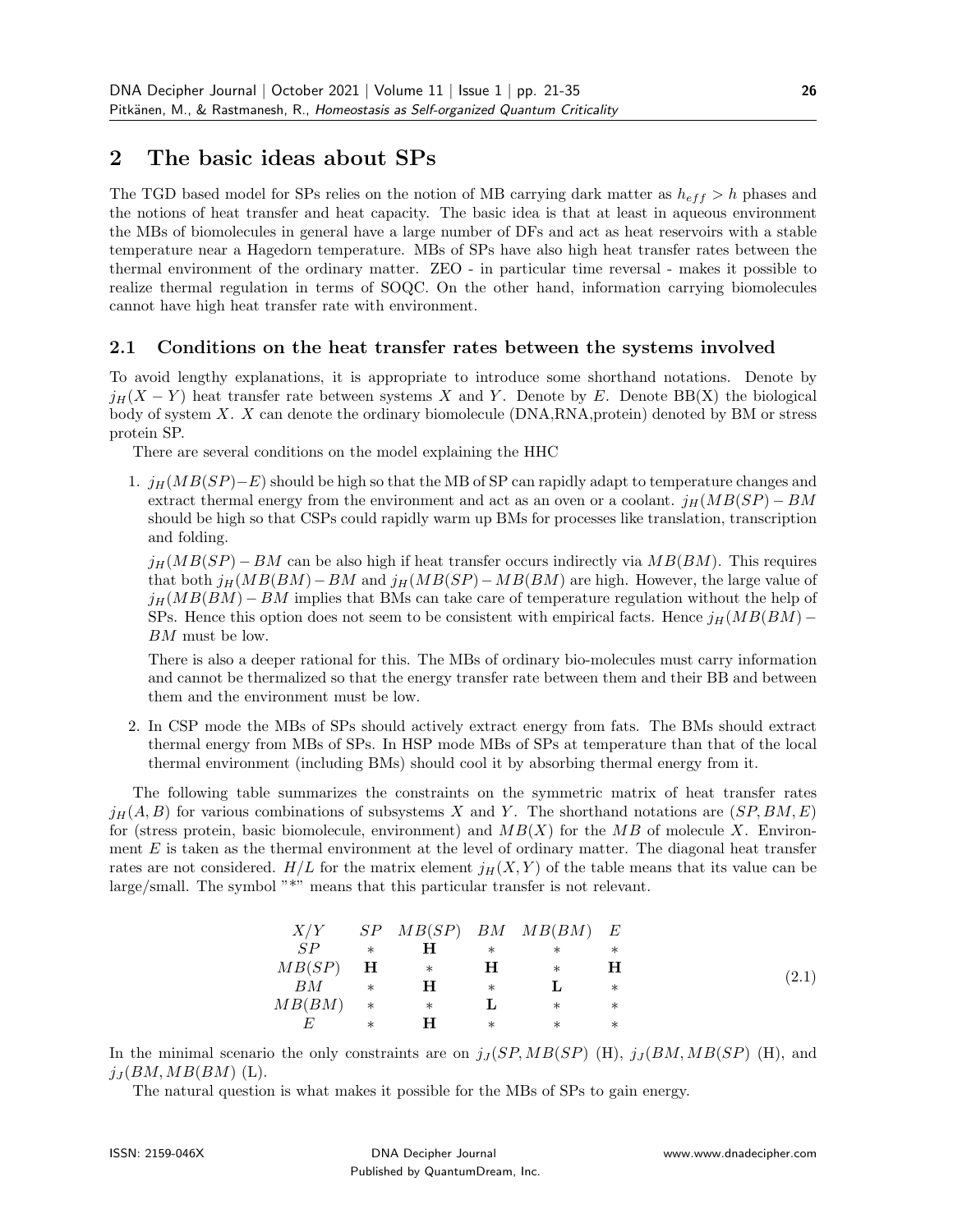- 1. The first manner to get energy is heat transfer from the environment. Passive heat transfer would involve either ordinary photons transformed to dark photons and absorbed by MB(SP) or active heat extraction in time reversed mode involving emission of dark photons transformed to ordinary photons and absorbed by ordinary matter. The energies should be in the range of thermal energies at physiological temperatures.
- 2. The negative energy photons from the MB of biomolecule can be also received by other MBs acting as analogs of population reversed laser. Thermalisation is expected to occur if there is large number of this kind of states. MB should allow almost continuum of cyclotron energy state in the energy resolution defined by the size scale of the molecules.
- 3. At least some SPs such as HSP70 and HSP90 could act as ATPases providing the heat energy at their MBs to drive ADP  $\rightarrow$  ATP process. They would act as general purpose quantum heat engines with MB acting as a heat bath running the ATPase machinery. Heat engine function requires a heating of the MB SP to a temperature above the local physiological temperature but below the Hagedorn temperature: in ZEO time reversal for the MB of SP allows this: it would look like extraction of thermal energy from the environment. Part of the energy heating MB of SP could come from the binding of ATP to ATPAse part of PS. This energy is in the range of 3-7 eV for nucleotides and could heat the MB of SP.

One could also consider remote metabolism for the molecules receiving the metabolic energy quantum with a negative energy photon inducing  $ATP \rightarrow ADP$ . Note that the metabolic energy quantum .5 eV is in infra-rede (IR) range and corresponds to 2.4  $\mu$ m wavelength very near to the largest p-adic length scale  $L(167)$  in the quadruplet of primes  $k \in \{151, 157, 163, 167\}$  defining four Gaussian Mersennes and defining the size scale of nucleus.

Now, consider the extraction of heat energy from the environment:

- 1. The energies assignable to the photon wavelengths defined by the lengths of HSPX proteins are proportional to  $1/X$  and above 1.5 eV, which is considerably above the energy of thermal photon at the maximum of Planck distribution for energy is  $E_{max} = .084 \text{ eV}$ .
- 2. The energy transfer would be based on energy resonance and is possible only if the cyclotron frequency spectrum of dark particles contains energies possessed by molecules in their spectrum in infrared range. This poses a condition on the cyclotron energies  $E = \hbar_{eff} eB/m$  assumed to be in bio-photon energy range: this requires that  $h_{eff} = nh_0 = \hbar_{gr} = B M m/v_0$  is large: one has  $E = GMB/v_0$  does not depend on the mass of charged particle. Cyclotron energies involve also the contribution from a longitudinal motion along the flux tube. The energy scale for dark photon is now  $\hbar_{eff}/L$  and also universal since L scales as  $\hbar_{gr}$ . If L is small the energy scale is so large that longitudinal DFs are not excited and thermalization does not occur. Same is true if  $B$  is large enough.

Magnetic field strength is expected to scale like  $1/L^2(k)$ , where  $L(k)$  is the p-adic length scale characterizing the molecule. The endogenous magnetic field  $B_{end} = 2B_E/5$  identified as the monopole flux part of the Earth's magnetic field is expected to define an important value in the spectrum of magnetic fields. The corresponding p-adic length scale corresponds to the length scales assignable to SPs. Also octaves of this value are expected and the model of bio-harmony [Pitkänen 2014<sub>a</sub>, Pitkänen 2014<sub>b</sub>] suggests that the preferred values are given by 12-note scale.

For short linear molecules the energy scales would be too high to allow thermalization so that these molecules can serve as information molecules. For long DNA one has length scale hierarchy and thermalization can occur only in long enough length scales. Human DNA has total length of order 1 meter but if the size of DNA defines the p-adic length scale, then DNA does not thermalize since the size of nucleus is not larger than  $L(167) = 2.5 \mu m$ . Note that DNA defines a length scale hierarchy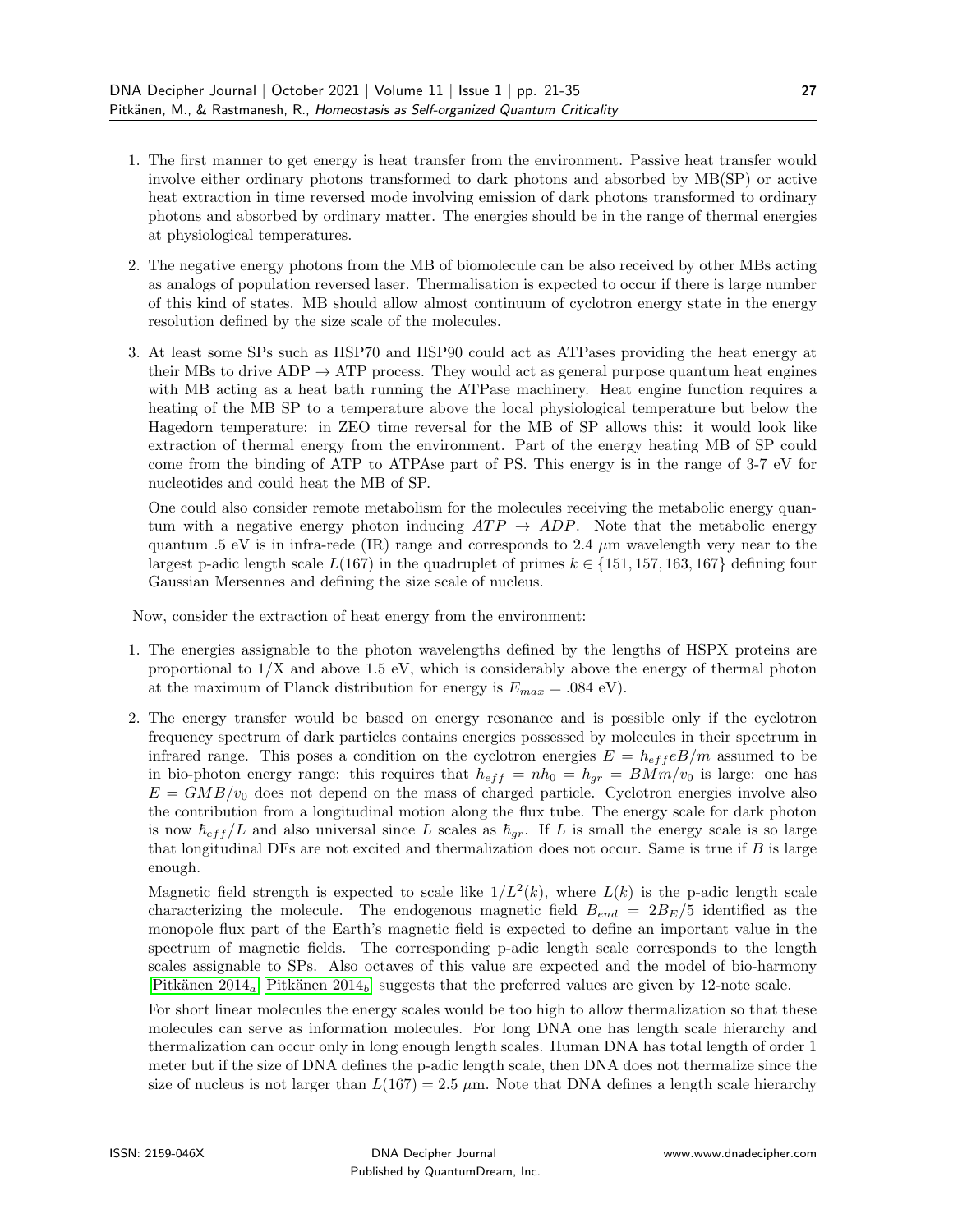in codons, genes, and also coiling scales define hierarchy levels. When the length of the molecules is longer than the wavelength of thermal photon at room temperature, one expects thermalisation to occur. SPs have lengths below 1  $\mu$ m.

- 3. The thermalization should take place for the MBs of SPs. There are two energy scales associated with the cyclotron energies and the free motion along the flux tube respectively. Thermal energy scale could correspond to either of these length scales.
	- (a) Cyclotron energy scale is given by  $E_c = GMB/v_0$  for  $h_{eff} = h_{qr}$  and the scales are proportional to B. Longitudinal energy scale dose not depend on  $h_{eff}$  since the flux tube length scales like  $h_{eff}$ . Since B scales like  $1/L^2(k)$ , cyclotron length scale increases for small protein sizes. This suggests that thermalization is associated with the cyclotron DF and appears for large enough p-adic length scales characterizig protein size.
	- (b) Longitudinal energy scale naturally corresponds to the lengh of protein for  $h_{eff} = n$ . The energy scale of longitudinal excitations is consirably above the thermal energy scale so that thermalization would not be possible. It might be however possible to transfer energy from these DFs to the MB of SP where it is transformed to thermal energy.

#### 2.2 A new physics model for HHC

Now, consider a more concrete new physics model for HHC:

- 1. HHC suggests the existence of new DFs to which energy is stored so that temperature is not raised as new DFs become available.
- 2. In the theory of extended objects like strings, the very large number (infinite) of degress of freedom (DFs) implies a maximal temperature  $T_H$  known as Hagedorn temperature. Flux tubes are extended objects. This suggests that the MBs of SPs are near to the Hagedorn temperature defining the maximal temperature for their MBs. Also the assumption that the physiological temperature is near but usually below  $T_H$ : this condition allows SP to act as heat engine. This cannot be true for the information carrying biomolecules such as DNA, RNA and proteins since thermalization destroys information. Therefore they must have a temperature much below  $T_H$ .
- 3. In a hot environment the existence of Hagedorn temperature  $T_H$  for the MB of HSP means that the thermal energy is transferred from the environment to the MB of HSP. This tends to reduce the local temperature of the environment towards  $T_H$ . HSP would act as an ideal coolant. Their presence would faciliate the basic functions of cells.
- 4. CSP and its MB would be at temperature near  $T_H$  and could act as an oven. Their presence around DNA, RNA, and proteins would raise their temperature locally and facilitate transcription, translation and protein folding and unfolding otherwise prevented by a low temperature.
- 5. SPs could act as heat engines providing heat energy to molecular motors [\[Wikipedia](#page-17-8)g]. This entails SP to have a temperature higher than the temperature of environment. In ZEO this is possoble by using a time reversed mode for SP to extract energy from the environment. Many SPs have ATPase at their end and this would make them universal heat engines providing the work as metabolic energy currency for any molecular user.
- 6. Quite generally, by their ATPase property, many SPs could act as metabolic energy sources in stressful situations - this comprises many other situations in addition to low and high temperatures. Metabolic energy feed increases  $h_{eff}$  and would increase the scale quantum coherence reduced in the damage of DNA, proteins and tissue, for instance. After this, the system could self-organize to the healed state. For instance, CSPs could induce local melting of misfolded proteins leading to a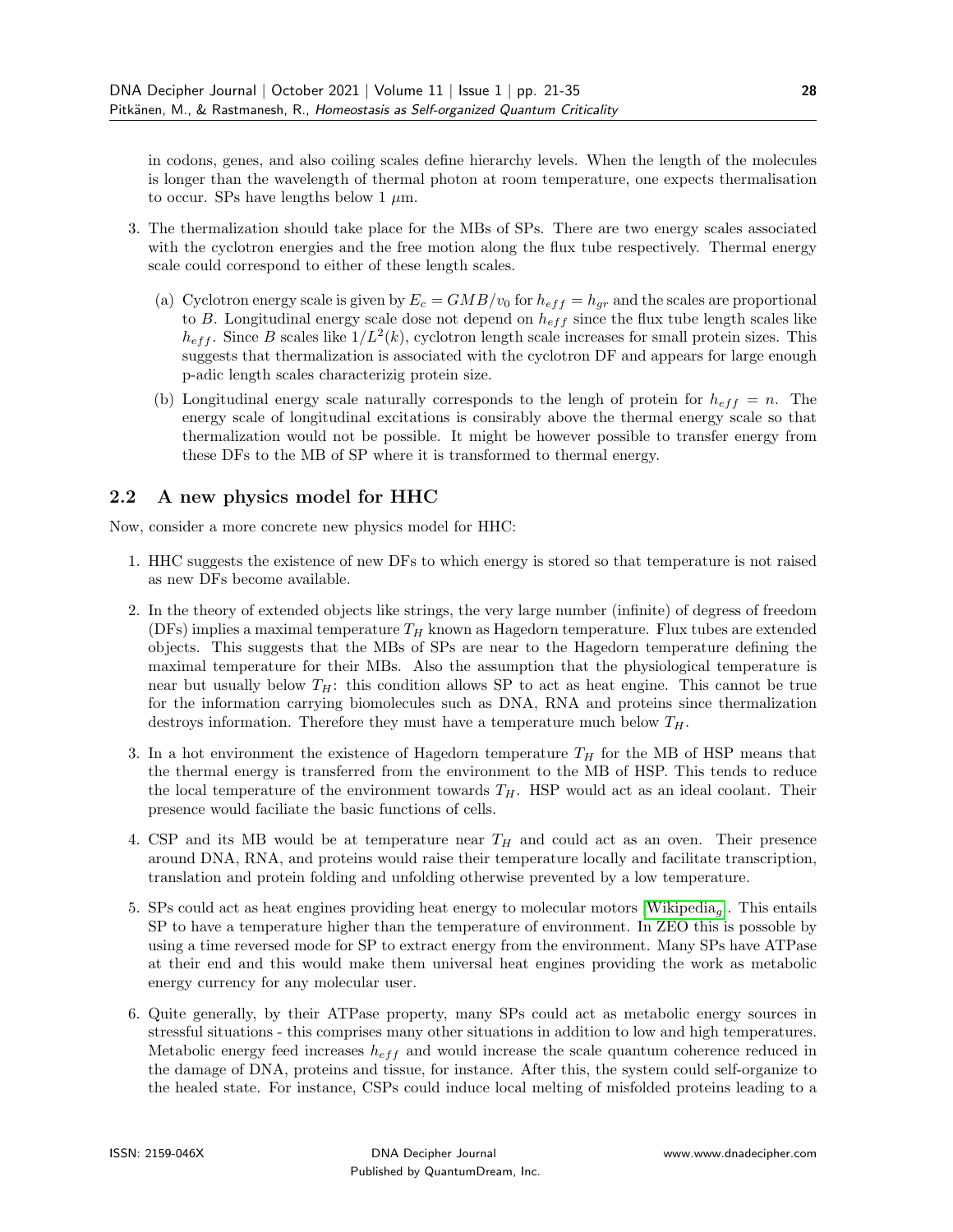repair. CSPs act as chaperones and their basic tool would be local "melting" (remind our operational definition of "melting") by feeding heat energy - allowing to establish a correct conformation.

7. The MBs of SPs could extract their thermal energy from the thermal energy of the environment in time reversed mode allowed by ZEP allowing the temperature of SP to even exceed that of environment in the final state of BSFR.

Consider a quantitative estimate.

- 1. For a typical flux tube length is larger than the radius of the flux tube. The critical temperature identified as Hagedorn temperature corresponds to a typical thermal energy of the flux tube and is determined by flux tube length and its string tension. The critical temperature is inversely proportional to the length of the flux tube.
- 2. Critical temperature  $T_H$  roughly corresponds to the energy of a photon with wavelength equal to the flux tube length  $L : E = T_H \sim h_{eff}/L$ . For  $h_{eff} = h$  the flux tube length corresponds to the length scale of CSP but for large values of  $h_{eff} = h_{gr}$  it corresponds to a scale of even Earth. The energies and temperature  $T_H$  are however the same irrespective of the value of  $h_{eff}$  and thus length of flux tube.
- 3. The rough estimate is that for physiological temperatures  $T_{ph}$  around  $T_H$ , the length for  $h_{eff} = h$ the wave length for a thermal photon at temperate 310 K the maximum of energy distribution is around 14.7  $\mu$ m: note that the sizes of most animal and plant cells are oin the rage of 10-100  $\mu$ m. For the wavelength distribution the wavelength for the maximum is roughly  $7 \mu m$ . CSPs and HSPs consist of about 100-1000 amino acids or so. Length would be in the range  $.1-1 \mu m$ . The energies of photons with a wave length of straight SP are definitely above thermal energy range.

Some questions are in order.

- 1. If the new DFs are associated with MB, what can one say about the value of  $h_{eff}$  serving as IQ could be? SPs are possessed already by bacteria which suggests that the value of  $h_{eff}$  cannot be very large. Acting as a chaperon is a control function, which suggests a higher than normal value of  $h_{\text{eff}}$ . Higher than normal value ignites intriguing question whether they have higher IQ (as a value of  $h_{eff}$  characterizing number theoretic complexity) than other proteins helping to survive in difficult situations. On the other hand, the thermalization means that SP flux tubes cannot carry information unlike the flux tubes of basic bio-molecules with their MBs at very low temperature.
- 2. Cell membrane must stay flexible as temperature is lowered. This is known to be achieved by a generation of unsaturated bonds to lipids. This involves desaturase enzyme creating C-C double bond. Desaturase enzymes are not SPs. SPs can however faciliate the transcription and translation of desaturase enzymes.

#### 2.3 Physiological temperature as Hagedorn temperature, local temperature regulation, and self organized quantum criticality

The notions of quantum criticality, self-organized quantum criticality (SOC) and Hagedorn temperature leads to a new physics based model for the explanation of SP functions.

1. Hagedorn temperature  $T_H$  as a maximal temperature of MB of stress protein would be crucial for its functioning. Why the physiological temperature is around 310 K is one of the puzzles of biology. The work of Kauffman [\[Kauffman 2015\]](#page-15-0) suggests that the interpretation as a quantum critical temperature is appropriate. TGD predicts a hierarchy of quantum critical temperatures. The natural guess would be that this quantum critical temperature is Hagedorn temperature realized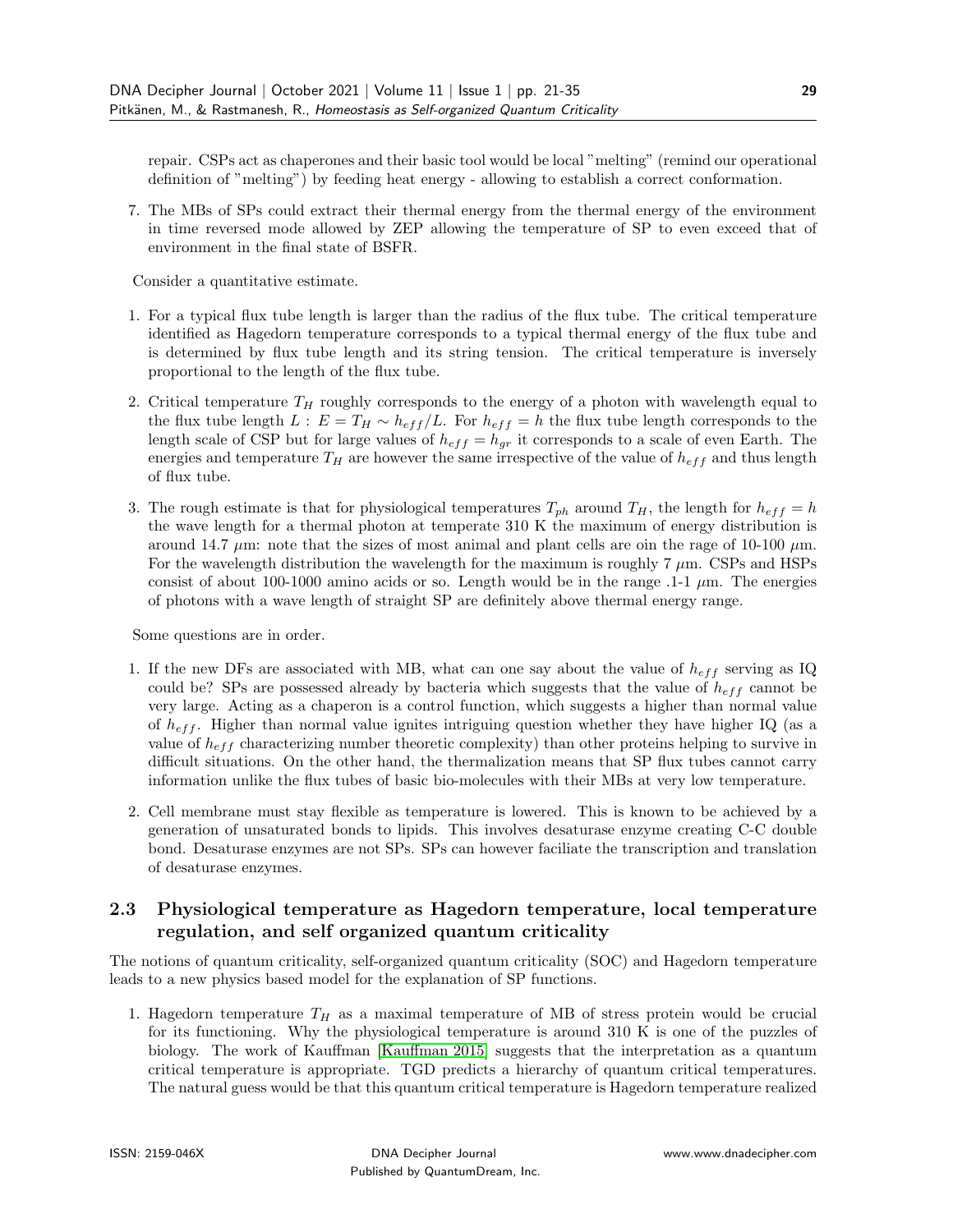at the level of MB asymptotically: in practice, the temperature of MB would be somewhat below  $T_H$ .

This would facilitate temperature regulation or perhaps even make it possible. At quantum criticality also long length scale quantum fluctuations are possible and this makes modifications of the system possible - say damaged proteins. If the temperature  $T$  of the environment at BB is above  $T_H$ , the thermal energy flows to MB of SP and its temperature T is reduced. MB can also make BSFR reversing the arrow of time and extract thermal energy from the environment.

2. Self-organized criticality (SOC) generalizes to self-organized quantum criticality (SOQC) in the TGD framework. SOC is well-known but it is not understood. For instance, sand piles are SOC systems. They tend to approach a critical state, which looks paradoxical since just the opposite should hold for critical systems by their defining property which makes them unstable! Critical system is optimal for measuring and representing since it has a large number of different states with roughly the same energy. Therefore biosystems should be critical systems.

The basic objection against SOC and SOQC is that SCs are unstable by definition. In ZEO this objection can be circumvented. Quantum coherence is possible in all scales and in BSFRs the arrow of time is changed. This transforms the critical manifold from a repeller to an attractor and time reversals make SOQC possible. The occurrence of SOQC would be direct empirical proof for the ZEO and its most dramatic predictions.

What is the distinction between CSP and HSP modes of SPs? SOQC according to ZEO suggests that time reversal could explain this difference. How do the time reversals for CSP and HSP modes differ? The following picture is suggestive.

- 1. The time reversal occurs for the MB of SP in HSP mode so that they extract thermal energy from environment.
- 2. The time reversal occurs for the MBs molecules interacting with SPs in CSP mode so that they can extract heat energy from the MB of CSP.

It has been already told that homeostasis in presence of quantum criticality is essentially quantum critical SOC.

### 2.4  $\Delta C_p > 0$  for HSP90-nucleotide binding as support for the model

Chistopher et al have studied enthalpy driven reactions involving nucleotide or ansamycin bimnding to HSP90: the title of the article [\[Christopher et al\]](#page-14-2) is "StructuralThermodynamic Relationships ofInteractions in the N-Terminal ATP-Binding Domain". These reactions occurring in constant pressure are enthalpy driven meaning that heat is liberated in these reactions - the second option would be entropy driven reaction in which the large entropy gain makes reaction possible. The formation of a bound state means a reduction of DFs suggesting a decrease of the heat capacity  $C_p$  of the combined system.

Researchers however find  $\Delta C_p > 0$  when another reactant is nucleotide but not for the ansamycin case. Intuitively, the number of DFs should increase to explain this. The authors of the article discussed a number of explanations for their unexpected finding.

The presence of MB means new hidden DFs and the neglect of its presence could lead to thermodynamical anomalies. Could  $\Delta C_p > 0$  in an enthalpy driven reaction leading to a formation of bound state be such an anomaly?

1. Suppose HSP90 has MB can have large  $C_p$  and that it is at the temperature of the environment. The temperature varies in the range  $2-25$  °C being considerably below the physiological temperature 37 C proposed to correspond to a maximal temperature - Hagedorn temperature - for the magnetic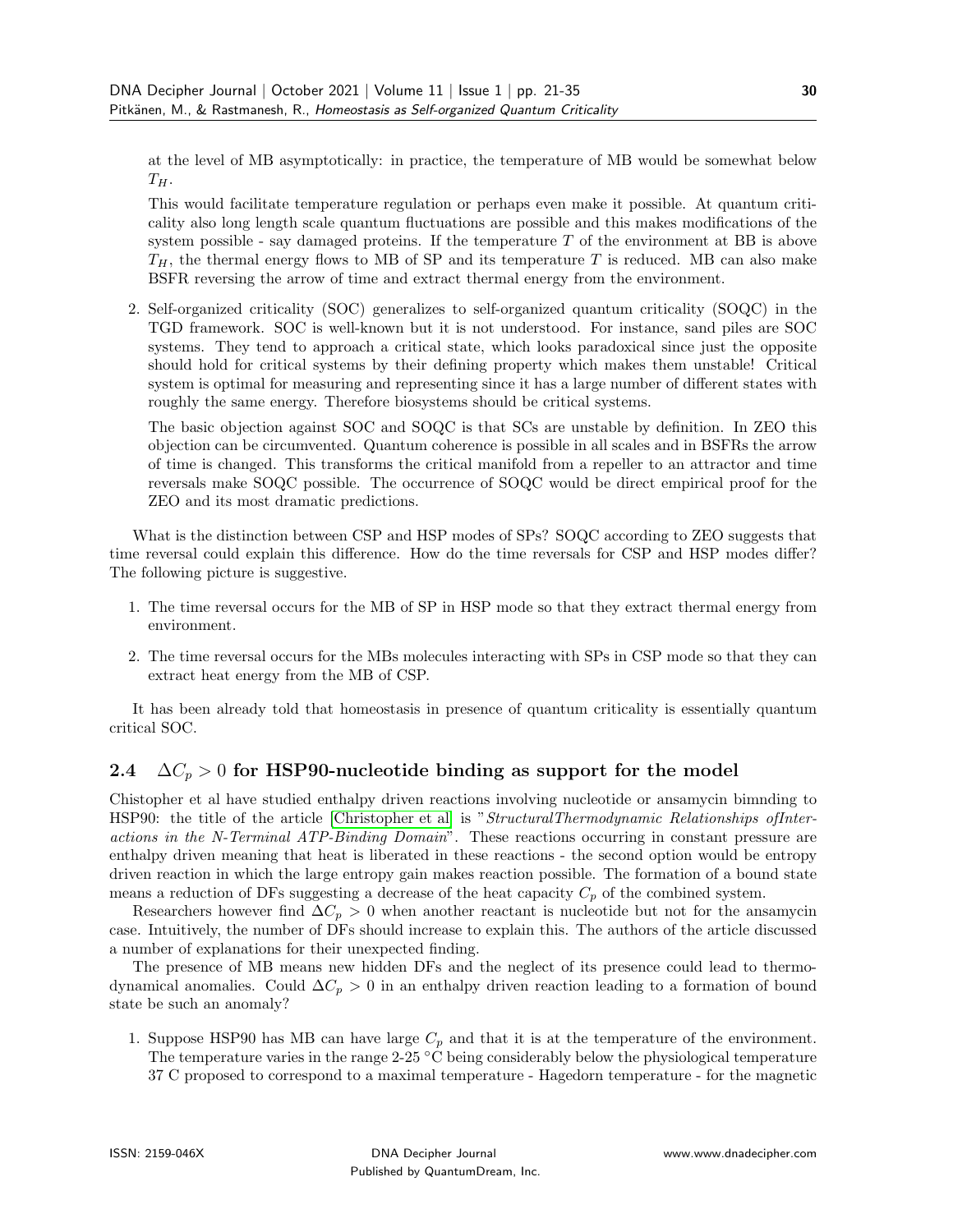flux tubes of SPs.  $C_p$  for the MB of SP is expected to increase as the temperature rises since new DFs are thermally excited.

 $C_p$  could be rather high already for the initial state if it corresponds to the sum of heat capacities for nucleotide/ansamycin and HSP90. The size of the MB of nucleotide for  $h_e f f = h$  should be small if it correlates with the size of nucleotide/ansamycin. Nucleotide is an information molecule and therefore its MB should be at a low temperature and have low  $C_p$  (thermal energies cannot excite the states at low temperature).

- 2. Since binding reaction is in question,  $C_p$  for the combined system should be reduced unless something happens at the level of MBs. Could the heat capacity of MB of HSP90 increase for nucleotide binding? Could even the value of  $\Delta H$  for the nucleotide case be larger than thought due to the fact that part of  $\Delta H$  is transferred to MB of HSP90?
	- (a) A lot of heat is liberated in the exothermic binding reaction in both cases. The measure part of the liberated heat goes to the standard DFs discussed in the article. Part of  $\Delta H$  is transferred to the MB of HSP90 and can heat it to a higher local temperature. New DFs open and heat capacity of MB of CPS90 increases so much that the net heat capacity can increase despite the reduction of ordinary contribution to  $C_p$ .

This would happen for the nucleotide but not for ansamycin. Why would the fraction of liberated heat going to the MB of HSP be so small for ansamycin that  $\Delta C_p$  remains negative?

- (b) Could the heat  $\Delta H$  liberated in the nucleotide case be considerably larger than assumed and larger than for ansamycin plus CSP. This is quite possible since only the fraction going to the environment is measured, not that transferred to MB. Theoretical estimates do not of course take the possible presence MB into account. If  $\Delta H$  for the nucleotide case is larger than believed, then MB of HSP90 can be heated more and  $\Delta C_p > 0$  is possible.
- (c) The inspection of tables of [\[Christopher et al\]](#page-14-2) shows that the values of  $\Delta H$  for the nucleotide case are in the range 3-8 eV per reaction and correspond to UV energies. For reactions  $\Delta C_p < 0$ the values of  $\Delta H$  are of order .3 eV and correspond to IR photons but with energies larger than thermal energies. The difference is more than order of magnitude and suggests a similar difference for  $\Delta H$  transferred to MB, which supports the proposed explanation.

### 2.5 Some functions of SPs in TGD perspective

#### 2.5.1 SPs as heat baths for molecular heat engines and providers of heat energy to ATPs

Heat is produced as a side effect of metabolism and HSPs could extract this heat using remote metabolism and transform it to heat energy resourses liberated when needed.

SPs could be used for heating as in the basic biological processes like transcription and transcription. SPs could also act as heat engines transforming heat energy to work in the case of molecular motors [\[Wikipedia](#page-17-8)<sub>a</sub>].

There are reports about the role of HSPs in doing molecular work [\[Kellner et al 2019,](#page-15-3) [Bonventre et al 1999,](#page-14-3) [Biter et al 2013\]](#page-14-1): the new element would be heat energy coming from the MB of SP. At least SPs such as HSP60, HSP70, HSP90, HSP104 binding to ATP could serve as general purpose heat engines transforming heat energy at their MB to metabolic energy currency used in various biological processes.

1. All processes produce heat and the very idea of HSPs would the that HSPs gather this heat energy and act as heaters as in the case of transcription, translation, and replication or as heat engines liberating the heat energy as ordered energy. Action as ATPase would make HSP a general purpose molecular heat engine. Currently, we know that HSPX for  $X \in \{60, 60, 90, 104\}$  at least act as ATPases.

\*\*\*Very important question: Is ATPase property a general property of HSPs?\*\*\*\*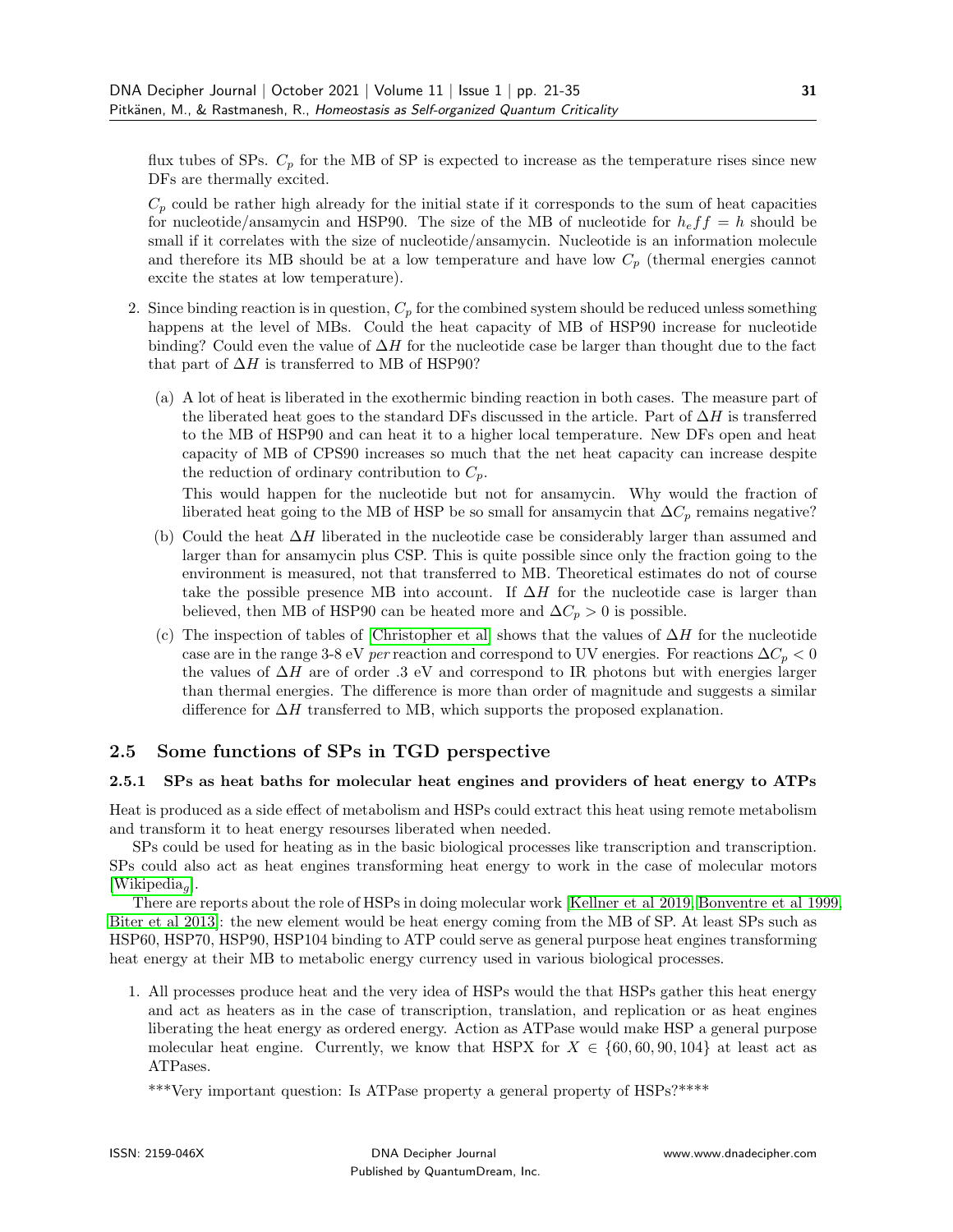By the second law of thermodynamics these heat engines have some maximal efficiency proportional to the difference of the temperatures for heat bath - now MB - and the system receiving the energy. Hence HSP MBs must be at a temperature higher than the systems receiving the energy. The formation of HSP90-ATP bound state would liberate binding energy about 3-7 eV per reaction (metabolic energy quantum is .5) eV and this heats MB of HSP and would lead to the reported increase of heat capacity.

2. There is, however, a reason to worry. By Carnot's law maximal effectiveness is proportional to  $\Delta T/T$ , where  $\Delta T$  is the temperature difference between the system receiving the work and heat bath, now the MB of SP, and T the temperature of the heat bath. Is the temperature difference high enough to give a reasonable effectiveness?

ZEO provides a quantum manner to get rid of worries. Time reversal could make possible for the MB of HSP to develop a temperature higher than that of environment by what looks for an observer extraction of thermal energy from the environment but is actually BSFR leading to final state which dissipates in reverse time direction to a state in which the temperatures are equal.  $T_H$  should be however somewhat higher than the physiological temperature.

#### 2.5.2 Heat shock protein 70 and ATP in homeostasis

ATP depletes in stress situations due to the lack of ordinary metabolic energy feed as in ischemia. The role of HSP70 and its co-function with ATP in this kind of situation is discussed in [\[Bonventre et al 1999\]](#page-14-3) . Also HSP70 involves ATPase and the lack of the ordinary metabolic energy could be replaced by thermal metabolic energy feed from the MBs of say HSP70.

#### 2.5.3 SPs and infection

One can distinguish between immune response, which is specific to the invader organism (say bacterium or virus) or molecule and non-specific immune response involving inflammation and fever. Infection includes both the effects of the invader and those caused by the non-specific immune response.

1. The invader specific immune response would be basically an action of the MB: this is the basic vision of TGD. Already the MB of water recognizes the invader molecules by the cyclotron energy spectrum of their MBs: this is just water memory [\[Smith 2001,](#page-17-9) [Ho 2011,](#page-15-9) [Montagnier et al 2009\]](#page-15-10) discussed from TGD point view in [Pitkänen 2011]. "Homeopathy" is he ugly synonym for "water memory" and involves mechanical agitation feeds energy to the MBs of water clusters forming a population mimicking invader molecules.

MBs of water clusters are varying its flux tube thicknesses and in this manner changing corresponding cyclotron frequencies to get in tune with possible invaders: this is similar to what we do when we search for a radio station. When a hit occurs, MB of the water cluster fixes the flux tube thickness. After getting to resonance, the MBs of water molecules clusters can reconnect with U-shaped flux tubes to corresponding bacterial flux tubes: a pair of flux tubes connecting the water cluster MB to the invader molecule is formed. Invader is caught. The chemical side of the immune system emerged later and would involve sequences of dark proton triplets associated with proteins as addresses - 3N-fold resonance.

2. When bacteria infect cells, they induce inflammation and fever by raising the body temperature as a non-specific immune response. Inflammation can be seen as the body's protective response against infection. The fever helps immune cells to migrate to infection by a process known as chemotaxis. What fever and inflammation could mean in the proposed picture about SPs?

A possible explanation is as follows.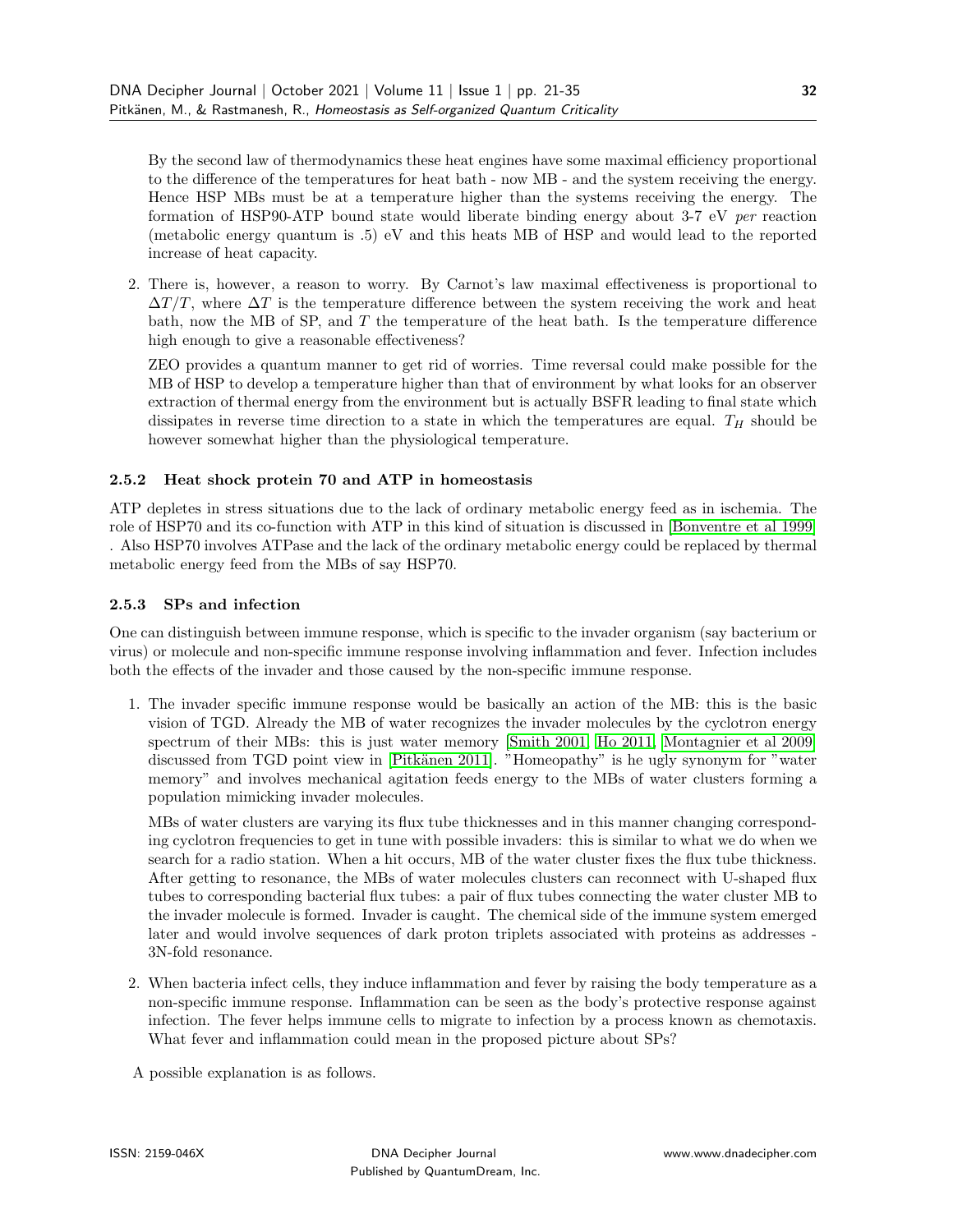- 1. Quite generally, the loss of quantum coherence as a reduction of  $h_{eff}$  induced by the attack by bacteria should transform ordered energy to heat and produce entropy and also raise the temperature inducing fever. One possible mechanism producing heat in the loss of quantum coherence could be the decay of dark cyclotron condensates and dark photon states to biophotons with  $h_{eff} = h$ and with energies around Hagedorn energy of order the energy associated with the physiological temperature. Also the decay of dark proton sequences in the reduction  $h_{eff} \rightarrow h$  to ordinary protons would liberate energy as photons: Pollack's experiments show that IR irradiation produces exclusion zones (EZs) most effectively so that the energy would be in IR range.
- 2. Inflammation involves HSPs, in particular HSP70 [\[Krause et al 2015\]](#page-15-11). If the heat produced by the infection causing the fever can be seen as an entropic waste energy, SPs such as HSP90 would do its best to transform it to ordered energy realized as metabolic energy quanta with the nominal value around .5 eV. As discussed, this would mean a formation of bound states liberating energy - for instance, HMP90-ATP bound state would liberate energy with part going to the MB of HSP70/90 and part to a local environment.

HMP70/90 acting as ATPases in the bound state and generate metabolic energy quanta by the ADP  $\rightarrow ATP$  process. The liberated binding energy could cause the observed raise of  $C_p$  of the MB of HMP90 and allow it to absorb more effectively heat energy from the environment by temporary time reversal and transform it to metabolic energy quanta. HSPs would be thus generated to absorb the surplus heat to be used as a metabolic energy resource and fever would be reduced as a consequence.

# 3 Speculative mechanisms explaining some biological observations

In the sequel some speculative applications will be considered.

# 3.1 Obesity, failing diets, and SPs

The effects of diets on HSP expression and activation have recently been studied, see for instance [\[Feidantsis et al 2013,](#page-14-4) [Renes et al 2016,](#page-17-10) [Habich et al 2017,](#page-15-12) [Saad, Sabbah and Rezk 2019\]](#page-17-11). During the initial phase of diet the weight is lost. After that the weight often starts to regain. Does a new energy source emerge or is the level of metabolic energy consumption reduced so that the weight regain starts although the nutrient feed stays at the same albeit reduced level?

- 1. The fractality of TGD Universe suggests an analogy to our society. Living organism is a molecular society, and the fractality of the TGD Universe encourages looking at the situation from the point of view of our own society. Our energy resources have been depleting and we have learned to save energy, and also to recycle thermal energy to increase thermal efficiency. Could the organism learn to use remote metabolism to extract thermal energy from the environment besides SPs. Note that the thermal energy of a thermal photon at room temperature is rather near to the Coulomb energy of a unit charge assignable to the cell membrane voltage perhaps defining another metabolic energy currency.
- 2. The TGD explanation relies on the proposed ability of at least some SPs to act as ATPases transforming heat energy of their MB to ordered energy realized as metabolic energy quanta. The binding of SPs to ATP [\[Christopher et al\]](#page-14-2) would also liberate binding energy transformed to heat, which is partially transferred to MB as heat energy serving as an additional metabolic energy source. Also the reduction of heat losses would mean more effective use of metabolic energy.

People having obesity predisposition might generate HSP60 or HSP70 and HSP90 even in situations without stress. Also psychological stress such as depression might generate HSPs [\[Bahrami et al 2019\]](#page-14-5).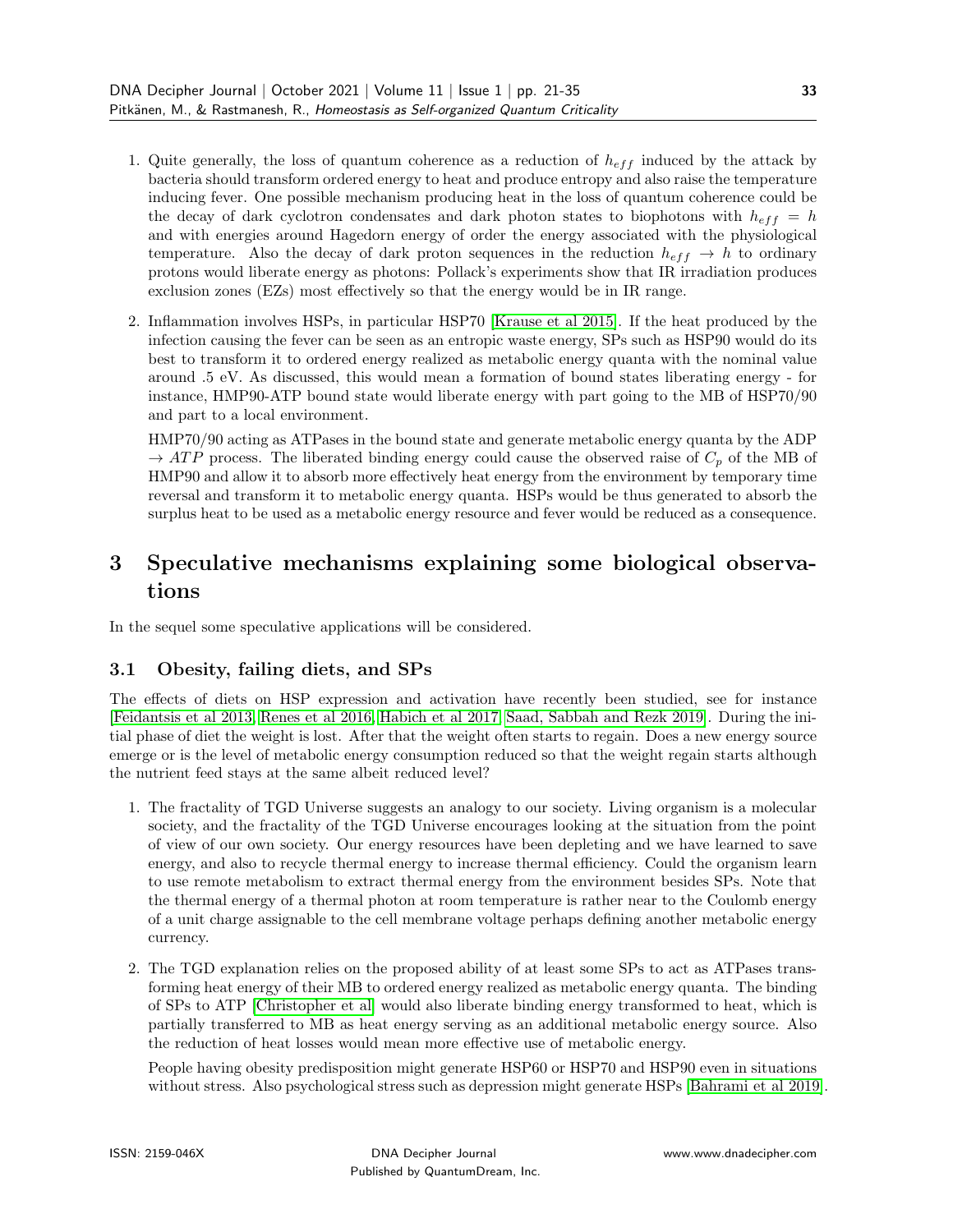HSP60 is known to be associated with obesity [\[Habich et al 2017\]](#page-15-12). HSP60 is associated with mitochondria and has ATP binding site but does not have ATPase. Could ATP binding site give HSP60 a role analogous to that of ATPase using heat energy of MB of HSP70 to generate ATP from ADP? A more plausible option is that the binding of ATP provides energy for HSP60 and only HSP70 and HSP90 act as ATPases.

HSP70 [\[Mayer et al 2019\]](#page-15-13) expression is considerably higher in obesity without metabolic syndrome but lower in obesity with metabolic syndrome [\[Saad, Sabbah and Rezk 2019\]](#page-17-11). This would suggest that the diet induces expression of HSP70 and therefore brings an additional metabolic energy source available. In metabolic syndrome the level of HSP70 utilizing thermal energy and reducing entropy of the system would be abnormally low. Besides the expression of HSP70, also its activation is needed [\[Wang et al 2017\]](#page-17-12). If the activation takes a considerable time, one could understand why it takes time for the additional metabolic energy source to emerge.

3. The ability to act as heat engines and ATPases relies on ZEO: the MBs of SPs could extract thermal energy from the environment in a mode with reversed arrow of time: instead of a disappearance of the necessary temperature gradient it would be generated. One can also say that system learns during diet to use remote metabolism.

The phenomenon of remote metabolism or quantum credit card has been previously proposed by Pitkänen [Pitkänen 2013]: system would actively extract energy rather than receive it passively. The receiver of effective negative energy signal would be analogous to a population reversed laser assignable to MB. Quantum credit card would facilitate rapid access to energy via bypassing "bureaucratic formalities". This mechanism applies also to information transfer and makes communications possible with effective signal velocity exceeding the maximal signal velocity.

Quite recently, it has been learned that quite simple physical systems can "breathe" by extracting the energy of Brownian motion [\[Kuzkin,Krivtsov 2020\]](#page-15-14): the finding is discussed from the point of view of ZEO in [Pitkänen 2020 $_d$ ].

- 4. The utilization of metabolic energy becomes more effective during diet and there is less waste of energy. Less nutrients would be required and if the dietary consumption stays at the same albeit reduced levels, fat begins to be regenerated. Dietary stress would induce the generation of SPs. SPs acting as APTases would extract thermal energy from the environment and also from the liberated binding energy in the formation of SP-ATP complex and liberate it as ordered energy by ADP $\rightarrow$ ATP process. The slow rate for the generation of enzymes needed to generate and activate SPs might be the reason for the slow response
- 5. One could see the situation also in the following manner. ZEO and time reversal are involved with the extraction of thermal energy from the environment by the MBs of SPs. One can also say that the system learns during the diet to use remote metabolism. The time reversal would be the analog of sleep period. Also we get metabolic energy resources during sleep and the same mechanism could be involved. This could be also seen as hibernation/sleeping at the molecular level and the hibernation/sleep even at the level of organisms could rely on the same mechanism.

#### 3.2 Sleigh dogs which run for days without eating, and starving bacterial colonies

Suppose that the general view about SPs is correct. Assume also there is a fractal hierarchy of MBs. Not only those of biomolecules and of smaller systems, but also of cells, organelles, organs, bodies, larger units like populations...

Assume also that  $h_{eff} = h_g r$  holds true so that the cyclotron energy spectrum does not depend on the mass of the dark charged particle. This implies that MBs at all levels of the hierarchy can communicate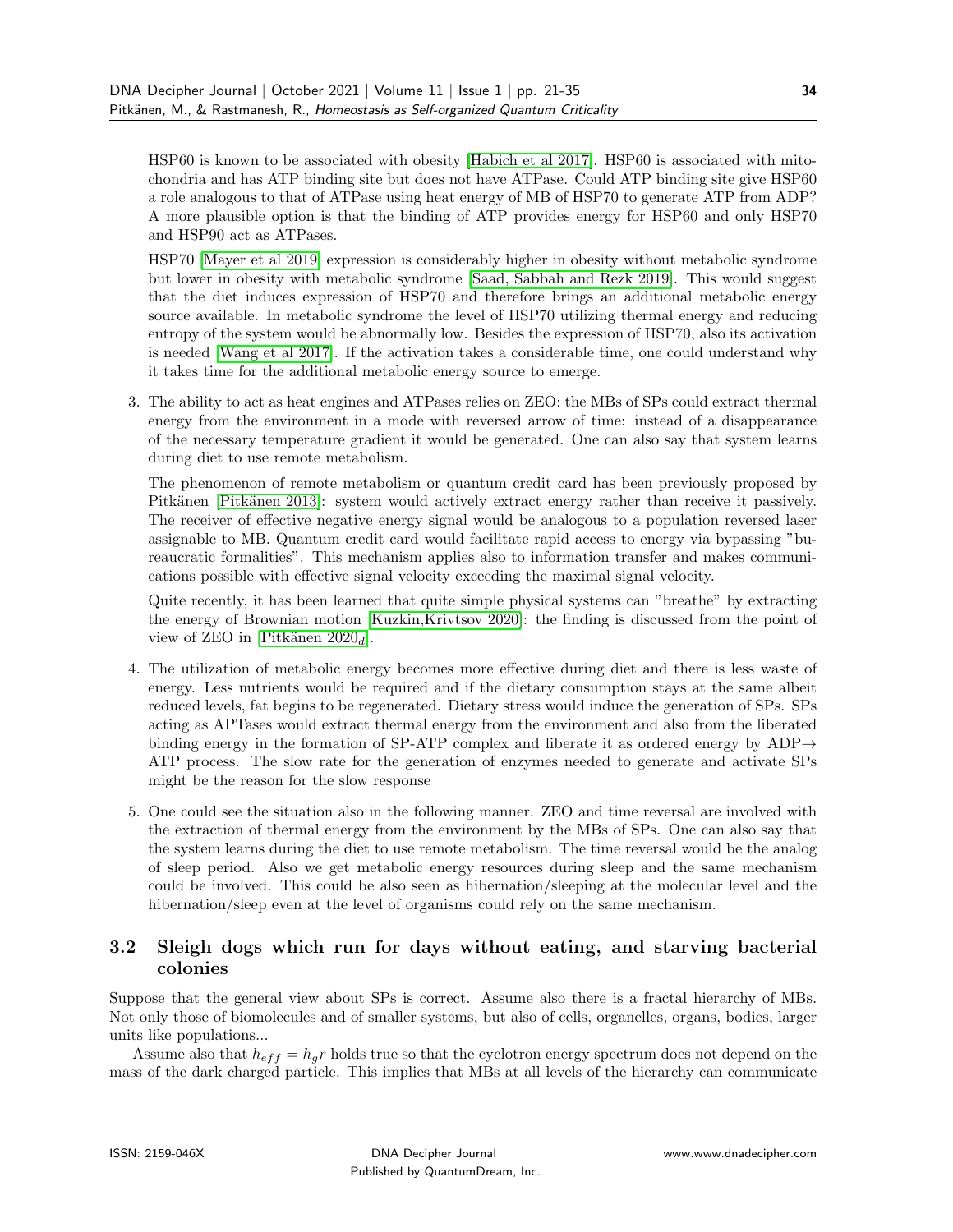with the lowest level and also exchange energy and serve as metabolic energy sources. SPs would thus allow the transfer of energy to all these levels.

This admittedly speculative picture could explain the reported ability of sled dogs to run several days without eating [\[Robson 2008\]](#page-17-14): they could store the energy to their MBs and use it during substrate lack. A possible storage to their collective MB would increase further the energy storage ability. This would mean a connection to collective levels of consciousness predicted by TGD and receival of metabolic energy feed as dark photons from these levels [Pitkänen 2013].  $h_{eff}$  hierarchy indeed makes possible energy transfer and communications between widely different scales characterizing a hierarchy of conscious entities.

This picture could partially explain also why bacteria in media lacking substrate form tightly bound colonies looking like multicellulars. They could store energy to their MB and use it during its substrate lack. Perhaps also the dissipation is reduced because  $h_{eff}$  increases.

The cells could also learn to extract thermal energy of the cellular environment besides the thermal energy of SPs, which is more or less another manner to say the same. Starvation could have been the evolutionary pressure leading to the formation of multicellulars. Indeed, the embryos of multicellulars are found to form tightly bound bacterial colonies [\[Yin et al 2019\]](#page-17-15): the TGD based model is discussed in  $[Pitkänen 2020<sub>b</sub>]$ . There is also anecdotal evidence about analogous abilities of Tibetan monks and people regarded as saints.

To summarize, the proposed general model involves several new physics elements. the new view about space-time and fields, the new view about quantum theory based on ZEO predicting time reversal in BSFRs and a new view about self organization and a realization of SOQC, the  $h_{eff}$  hierarchy labelling dark matter as phases of ordinary matter predicted by number theoretic vision about TGD, and the hierarchy of collective levels if consciousness having as a correlate the hierarchy of MBs carrying dark matter in TGD sense. This vision can be defended only by its internal consistency and ability to solve a long list of deep problems of recent day physics.

Received January 19, 2021; Accepted October 1, 2021

### References

- <span id="page-14-5"></span>[Bahrami et al 2019] Bahrami A et al. Depression in adolescent girls: Relationship to serum vitamins a and E, immune response to heat shock protein 27 and systemic inflammation. J Affect Disord, 2152:68–73, 2019. doi: 10.1016/j.jad.2019.04.048.
- <span id="page-14-1"></span>[Biter et al 2013] Biter AB Sielaff B Lee S Tsai Lee J, Kim JH. Heat shock protein (Hsp) 70 is an activator of the Hsp104 motor. Proc Natl Acad Sci U S A, 110(21), 2013. doi: 10.1073/pnas.1217988110.
- <span id="page-14-3"></span>[Bonventre et al 1999] Bonventre JV Mallouk YASM, Vayssier-Taussat MURI and Polla BS. Heat shock protein 70 and ATP as partners in cell homeostasis. International journal of molecular medicine, 4(5):463537, 1999.
- <span id="page-14-2"></span>[Christopher et al] Christopher Fu S Nilapwar S, Williams E and Ladbury JE. StructuralThermodynamic Relationships of Interactions in the N-Terminal ATP-Binding Domain. J. Mol. Biol., 392:923936, 2009. doi:10.1016/j.jmb.2009.07.041.
- <span id="page-14-4"></span>[Feidantsis et al 2013] Feidantsis K Roufidou C Despoti S Efthimia A, Kentepozidou E and Chatzifotis S. Starvation and re-feeding affect Hsp expression, MAPK activation and antioxidant enzymes activity of European Sea Bass (Dicentrarchus labrax). Comparative Biochemistry and Physiology Part A: Molecular & Integrative Physiology, 165(1):7988, 2013.
- <span id="page-14-0"></span>[Feidantsis et al 2019] Doyle SM, Hoskins JR, Kravats AN,Heffner AL, Garikapati S, Wickner S. Intermolecular interactions between hsp90 and hsp70. J Mol Biol, 431(15):2729–2746, 2019. doi: 10.1016/j.jmb.2019.05.026.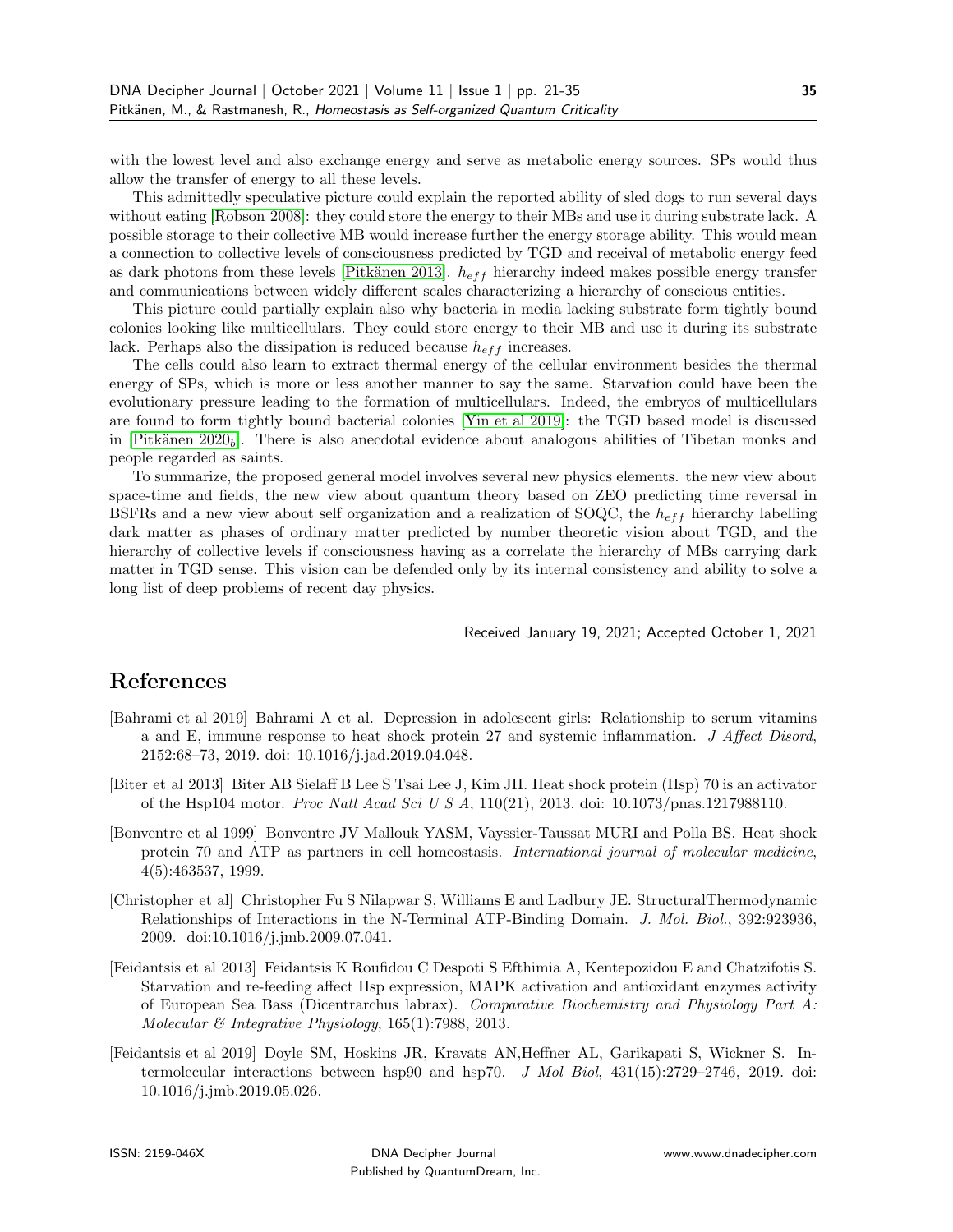- <span id="page-15-4"></span>[Fouvet et al 2018] Fauvet B Barducci A De Los Rios P Goloubinoff P, Sassi AS. Chaperones convert the energy from ATP into the nonequilibrium stabilization of native proteins. P.Nat Chem Biol, 14(4):388–395, 2018. doi: 10.1038/s41589-018-0013-8.
- <span id="page-15-12"></span>[Habich et al 2017] Habich C Bouillot JL Eckel J Sell H, Poitou C and Clement K. Heat Shock Protein 60 in Obesity: Effect of Bariatric Surgery and its Relation to Inflammation and Cardiovascular Risk. Obesity (Silver.Spring.), 25(12):21082114, 2017.
- <span id="page-15-9"></span>[Ho 2011] Ho M-W. Quantum Coherent Water Homeopathy, 2011. Available at: [http://www.i-sis.](http://www.i-sis.org.uk/Quantum_Coherent_Water_Homeopathy.php) [org.uk/Quantum\\_Coherent\\_Water\\_Homeopathy.php](http://www.i-sis.org.uk/Quantum_Coherent_Water_Homeopathy.php).
- <span id="page-15-0"></span>[Kauffman 2015] Kauffman S. Quantum Criticality at the Origin of Life, 2015. Available at: [http:](http://arxiv.org/pdf/1502.06880v2.pdf) [//arxiv.org/pdf/1502.06880v2.pdf](http://arxiv.org/pdf/1502.06880v2.pdf).
- <span id="page-15-3"></span>[Kellner et al 2019] Kellner R Schuler B De Los Rios P Barducci A Assenza S, Sassi AS. Efficient conversion of chemical energy into mechanical work by Hsp70 chaperones. Elife, 8:e48491, 2019. doi: 10.7554/eLife.48491.
- <span id="page-15-11"></span>[Krause et al 2015] Krause M et al. The chaperone balance hypothesis: The importance of the extracellular to intracellular hsp70 ratio to inflammation-driven type 2 diabetes, the effect of exercise, and the implications for clinical management. Mediators Inflamm., 2015(2015: 249205), 2015. Available at: <https://www.ncbi.nlm.nih.gov/pmc/articles/PMC4357135/>.
- <span id="page-15-14"></span>[Kuzkin,Krivtsov 2020] Kuzkin VA and Krivtsov AM. Ballistic resonance and thermalization in the Fermi-Pasta-Ulam-Tsingou chain at finite temperature. Phys Rev, 101(042209), 2020.Available at: <https://tinyurl.com/y9ycj3nt>.
- <span id="page-15-13"></span>[Mayer et al 2019] Mayer MB, Rosenzweig R, Nillegoda NB and Bukau B. The HSP70 chaperone network. Nature Reviews: Molecular Cell Biology, 2019. Available at: [https://www.nature.com/articles/](https://www.nature.com/articles/s41580-019-0133-3) [s41580-019-0133-3](https://www.nature.com/articles/s41580-019-0133-3).
- <span id="page-15-7"></span>[Mills et al 2003] Mills R et al. Spectroscopic and NMR identification of novel hybrid ions in fractional quantum energy states formed by an exothermic reaction of atomic hydrogen with certain catalysts, 2003. Available at: <http://www.blacklightpower.com/techpapers.html>.
- <span id="page-15-10"></span>[Montagnier et al 2009] Montagnier L et al. Electromagnetic Signals Are Produced by Aqueous Nanostructures Derived from Bacterial DNA Sequences. *Interdiscip Sci Comput Life Sci*. Available at: <http://www.springerlink.com/content/0557v31188m3766x/>, 2009.
- <span id="page-15-8"></span>[Nottale an Da Rocha 2003] Nottale L Da Rocha D. Gravitational Structure Formation in Scale Relativity, 2003. Available at: <http://arxiv.org/abs/astro-ph/0310036>.
- <span id="page-15-1"></span>[Nuray and Ferhan 2001] Nuray N and Ferhan E. Cold Shock Proteins. Turk J Med Sci, 31:283–290, 2001.
- <span id="page-15-2"></span>[Petrauskas et al 2011] Petrauskas V Matulis D Toleikis Z, Cimmperman P. Determination of the volume changes induced by ligand binding to heat shock protein 90 using high-pressure denaturation. Analytical Biochemistry, 413:171178, 2011.
- <span id="page-15-6"></span>[Pitkänen 2010<sub>a</sub>] Pitkänen M. Physics as Infinite-dimensional Geometry II: Configuration Space Kähler Geometry from Symmetry Principles. Pre-Space-Time Journal, 1(4), 2010. See also [http://](http://tgdtheory.fi/pdfpool/compl1.pdf) [tgdtheory.fi/pdfpool/compl1.pdf](http://tgdtheory.fi/pdfpool/compl1.pdf).
- <span id="page-15-5"></span>[Pitkänen 2010<sub>b</sub>] Pitkänen M. Physics as Infinite-dimensional Geometry I: Identification of the Configuration Space Kähler Function. Pre-Space-Time Journal, 1(4), 2010. See also [http://tgdtheory.](http://tgdtheory.fi/pdfpool/kahler.pdf) [fi/pdfpool/kahler.pdf](http://tgdtheory.fi/pdfpool/kahler.pdf).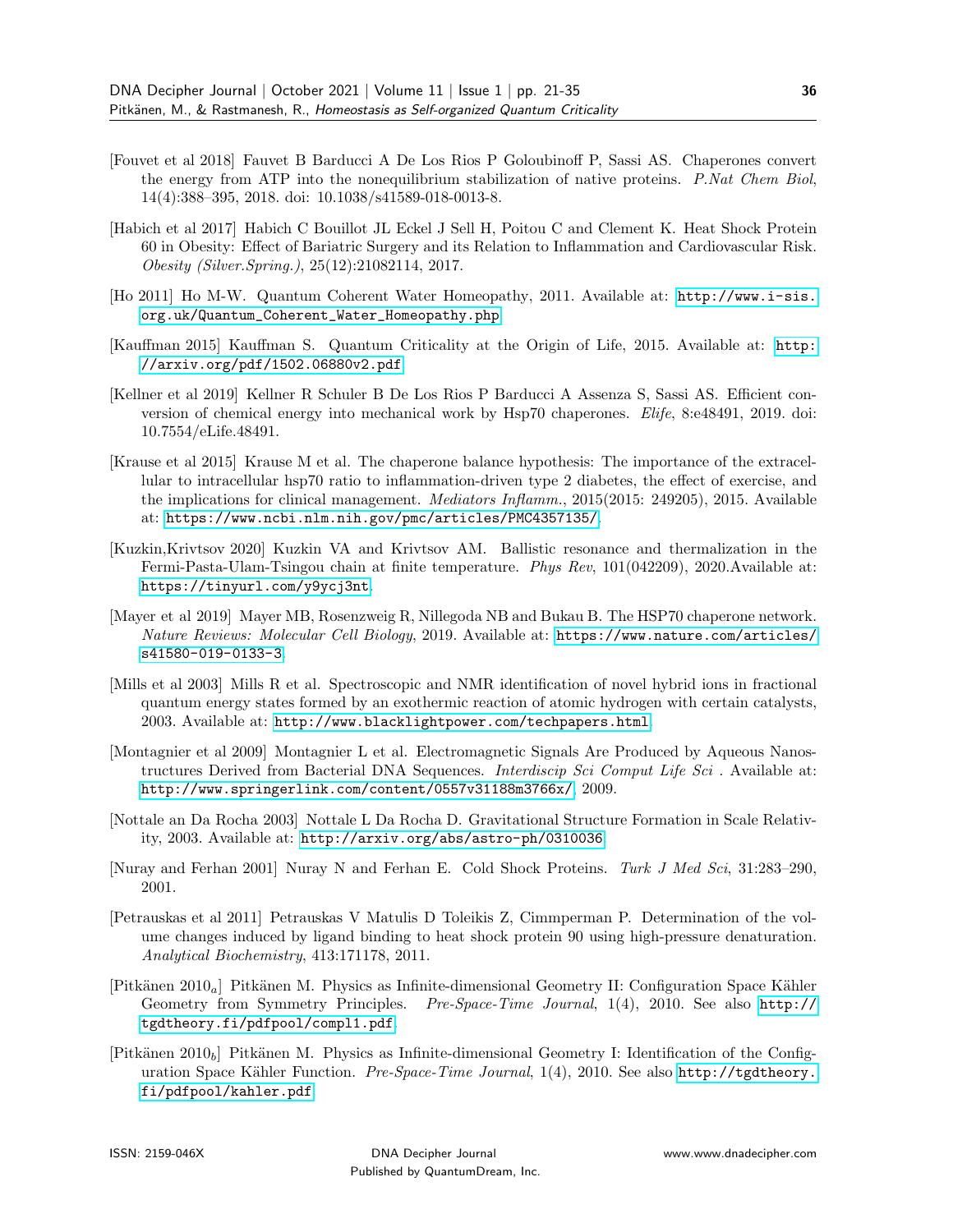- <span id="page-16-14"></span>[Pitkänen 2011] Pitkänen M. DNA and Water Memory: Comments on Montagnier Groups Recent Findings. DNA Decipher Journal, 1(1), 2011. See also [http://tgtheory.fi/public\\_html/articles/](http://tgtheory.fi/public_html/articles/mont.pdf) [mont.pdf](http://tgtheory.fi/public_html/articles/mont.pdf).
- <span id="page-16-15"></span>[Pitkänen 2013] Pitkänen M. A General Model for Metabolism. Journal of Consciousness Exploration and Research, 4(9), 2013. See also [http://tgdtheory.fi/public\\_html/articles/remotetesla.pdf](http://tgdtheory.fi/public_html/articles/remotetesla.pdf).
- <span id="page-16-11"></span> $[Pitkänen 2014_a]$  Pitkänen M. Music, Biology and Natural Geometry (Part I). DNA Decipher Journal, 4(2), 2014. See also [http://tgtheory.fi/public\\_html/articles/harmonytheory.pdf](http://tgtheory.fi/public_html/articles/harmonytheory.pdf).
- <span id="page-16-12"></span>[Pitkänen 2014<sub>b</sub>] Pitkänen M. Music, Biology and Natural Geometry (Part II). *DNA Decipher Journal*, 4(2), 2014. See also [http://tgtheory.fi/public\\_html/articles/harmonytheory.pdf](http://tgtheory.fi/public_html/articles/harmonytheory.pdf).
- <span id="page-16-1"></span>[Pitkänen 2014<sub>c</sub>] Pitkänen M. Life and Consciousness: TGD based vision. Lambert. Available at: [http:](http://tinyurl.com/zn98vka) [//tinyurl.com/zn98vka](http://tinyurl.com/zn98vka)., 2014.
- <span id="page-16-5"></span>[Pitkänen 2015<sub>a</sub>] Pitkänen M. Criticality and Dark Matter. *Pre-Space-Time Journal*, 6(1), 2015. See also <https://tinyurl.com/yc3hx4uu>, <https://tinyurl.com/ybaj3mcj>, and [https://tinyurl.](https://tinyurl.com/ybkw5qnb) [com/ybkw5qnb](https://tinyurl.com/ybkw5qnb).
- <span id="page-16-7"></span>[Pitk¨anen 2015b] Pitk¨anen M. Recent View about K¨ahler Geometry and Spinor Structure of WCW. Pre-Space-Time Journal,  $6(4)$ , 2015. See also <http://tgtheory.fi/pdfpool/wcwnew.pdf>.
- <span id="page-16-6"></span>[Pitk¨anen 2015c] Pitk¨anen M. Hierarchies of Conformal Symmetry Breakings, Quantum Criticalities, Planck Constants, and of Hyper-Finite factors. Pre-Space-Time Journal, 6(5), 2015. See also [http:](http://tgtheory.fi/public_html/articles/hierarchies.pdf) [//tgtheory.fi/public\\_html/articles/hierarchies.pdf](http://tgtheory.fi/public_html/articles/hierarchies.pdf).
- <span id="page-16-2"></span>[Pitkänen 2016] Pitkänen M. Topological Geometrodynamics: Revised Edition. Bentham.Available at: <http://tinyurl.com/h26hqul>., 2016.
- <span id="page-16-9"></span>[Pitkänen 2017<sub>a</sub>] Pitkänen M. Philosophy of Adelic Physics. Available at: [http://tgdtheory.fi/](http://tgdtheory.fi/public_html/articles/adelephysics.pdf) [public\\_html/articles/adelephysics.pdf](http://tgdtheory.fi/public_html/articles/adelephysics.pdf)., 2017.
- <span id="page-16-10"></span>[Pitkänen 2017<sub>b</sub>] Pitkänen M. On Hydrinos Again. *Pre-Space-Time Journal*,  $8(1)$ , 2017. See also [http:](http://tgtheory.fi/public_html/articles/Millsagain.pdf) [//tgtheory.fi/public\\_html/articles/Millsagain.pdf](http://tgtheory.fi/public_html/articles/Millsagain.pdf).
- <span id="page-16-13"></span>[Pitkänen 2018] Pitkänen M. On the Physical Interpretation of the Velocity Parameter in the Formula for Gravitational Planck Constant. Pre-Space-Time Journal, 9(7), 2018. See also [http://tgtheory.](http://tgtheory.fi/public_html/articles/vzero.pdf) [fi/public\\_html/articles/vzero.pdf](http://tgtheory.fi/public_html/articles/vzero.pdf).
- <span id="page-16-4"></span>[Pitkänen 2019<sub>a</sub>] Pitkänen M. Self-organization by  $h_{eff}$  Changing Phase Transitions. Pre-Space-Time Journal, 10(7), 2019. See also [http://tgtheory.fi/public\\_html/articles/heffselforg.pdf](http://tgtheory.fi/public_html/articles/heffselforg.pdf).
- <span id="page-16-8"></span>[Pitkänen 2019<sub>b</sub>] Pitkänen M. Scattering Amplitudes & Orbits of Cognitive Representations under Subgroup of Symplectic Group Respecting the Extension of Rationall. Pre-Space-Time Journal, 10(4), 2019. See also [http://tgtheory.fi/public\\_html/articles/symplorbsm.pdf](http://tgtheory.fi/public_html/articles/symplorbsm.pdf).
- <span id="page-16-0"></span> $[Pitkänen 2020_a]$  Pitkänen M. Summary of Topological Geometrodynamics. Research Gate: [https://www.researchgate.net/publication/343601105\\_Summary\\_of\\_Topological\\_](https://www.researchgate.net/publication/343601105_Summary_of_Topological_Geometrodynamics) [Geometrodynamics](https://www.researchgate.net/publication/343601105_Summary_of_Topological_Geometrodynamics)., 2020.
- <span id="page-16-16"></span>[Pitkänen 2020<sub>b</sub>] Pitkänen M. Multilocal viruses. *DNA Decipher Journal*, 10(1), 2020. See also [http:](http://tgtheory.fi/public_html/articles/viralstrange.pdf) [//tgtheory.fi/public\\_html/articles/viralstrange.pdf](http://tgtheory.fi/public_html/articles/viralstrange.pdf).
- <span id="page-16-3"></span>[Pitk¨anen 2020c] Pitk¨anen M. Zero Energy Ontology & Consciousness. Journal of Consciousness Exploration & Research, 11(1), 2020. See also [http://tgtheory.fi/public\\_html/articles/](http://tgtheory.fi/public_html/articles/zeoquestions.pdf) [zeoquestions.pdf](http://tgtheory.fi/public_html/articles/zeoquestions.pdf).